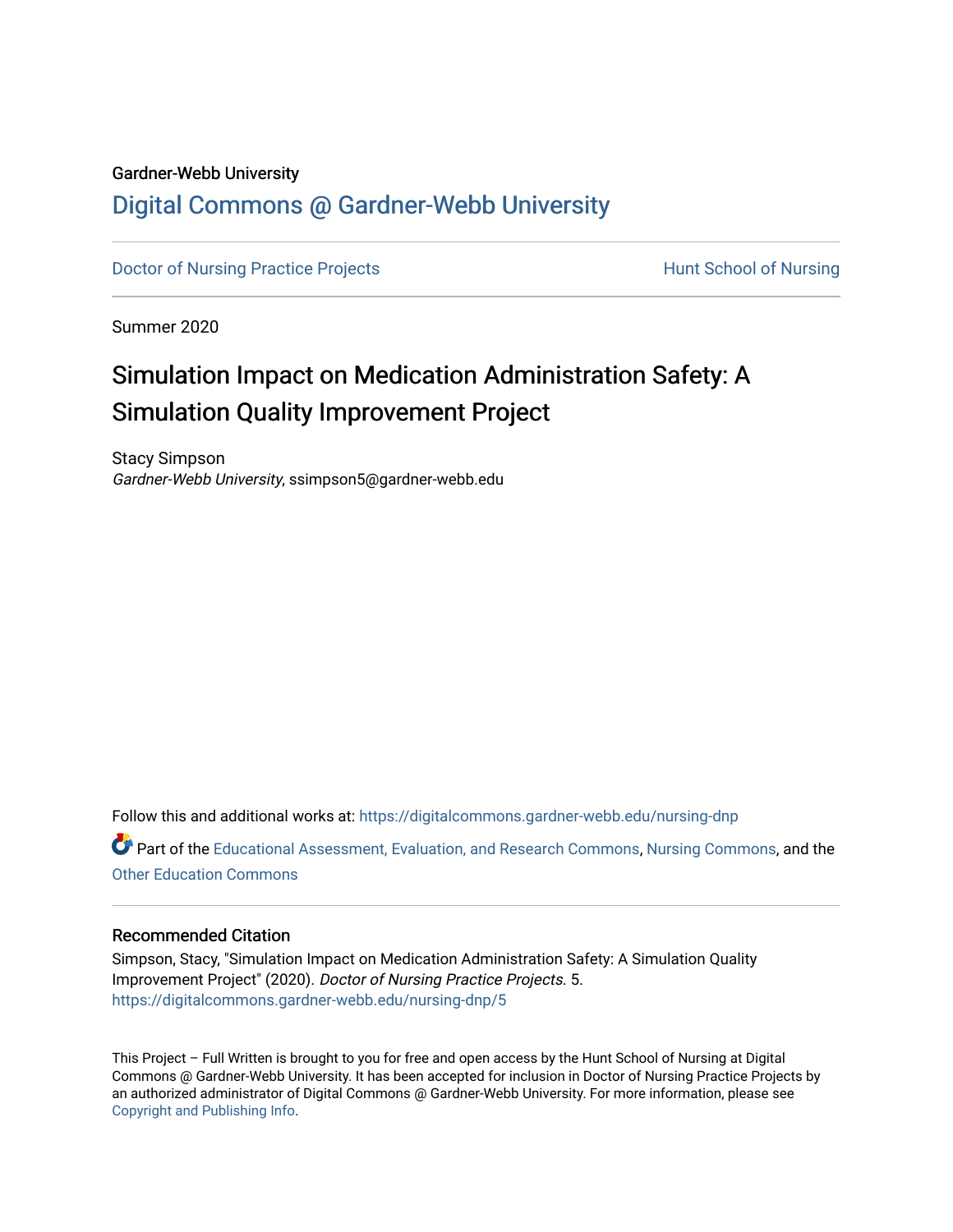# **Simulation Impact on Medication Administration Safety: A Simulation Quality Improvement Project**

Stacy Simpson, MSN, RN, CHSE

A project submitted to the faculty of Gardner-Webb University Hunt School of Nursing in partial fulfillment of the requirements for the degree of Doctor of Nursing Practice

| Submitted by:                | Approved by:                 |
|------------------------------|------------------------------|
| Stacy Simpson, MSN, RN, CHSE | Jill Houser, DNP, MSN, FNP-C |
| 7/19/2020<br>Date            | 7/19/2020<br>Date            |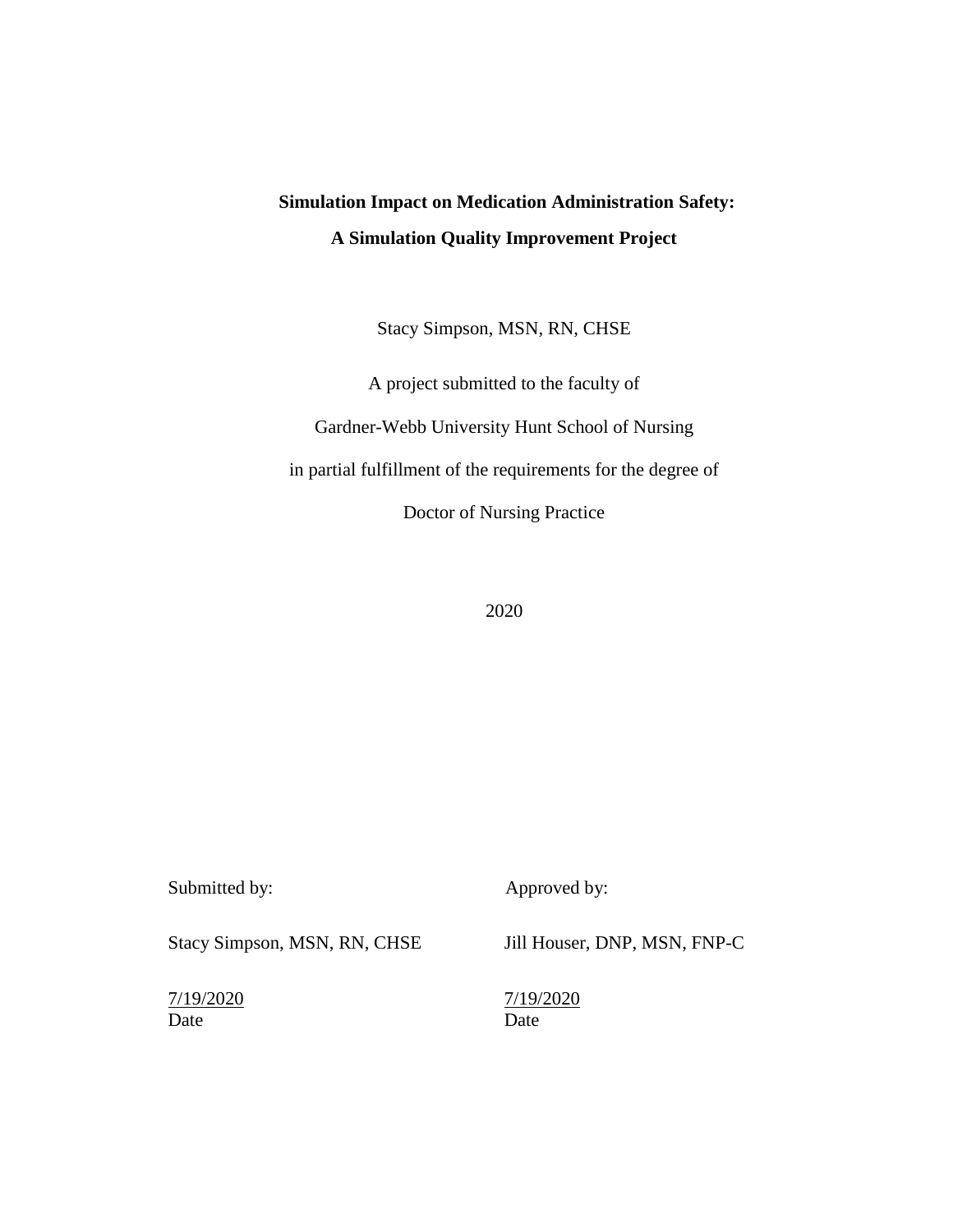### **Acknowledgements**

First, I would like to acknowledge and thank my practice partners, Shannon Ferguson, RN, MSN, and Mindy West RN, MSN. Without their support and mentorship throughout this project as well as my career, I would not have been able to implement this project. I would also like to thank the support from Leadership, Leslie Pressley, RN, MSN and Dr. Allison Abernathy RN, DNP, for their support and encouragement. Finally, I would like to thank my husband for his support throughout my career from certified nursing assistant to my Doctorate in Nursing Practice.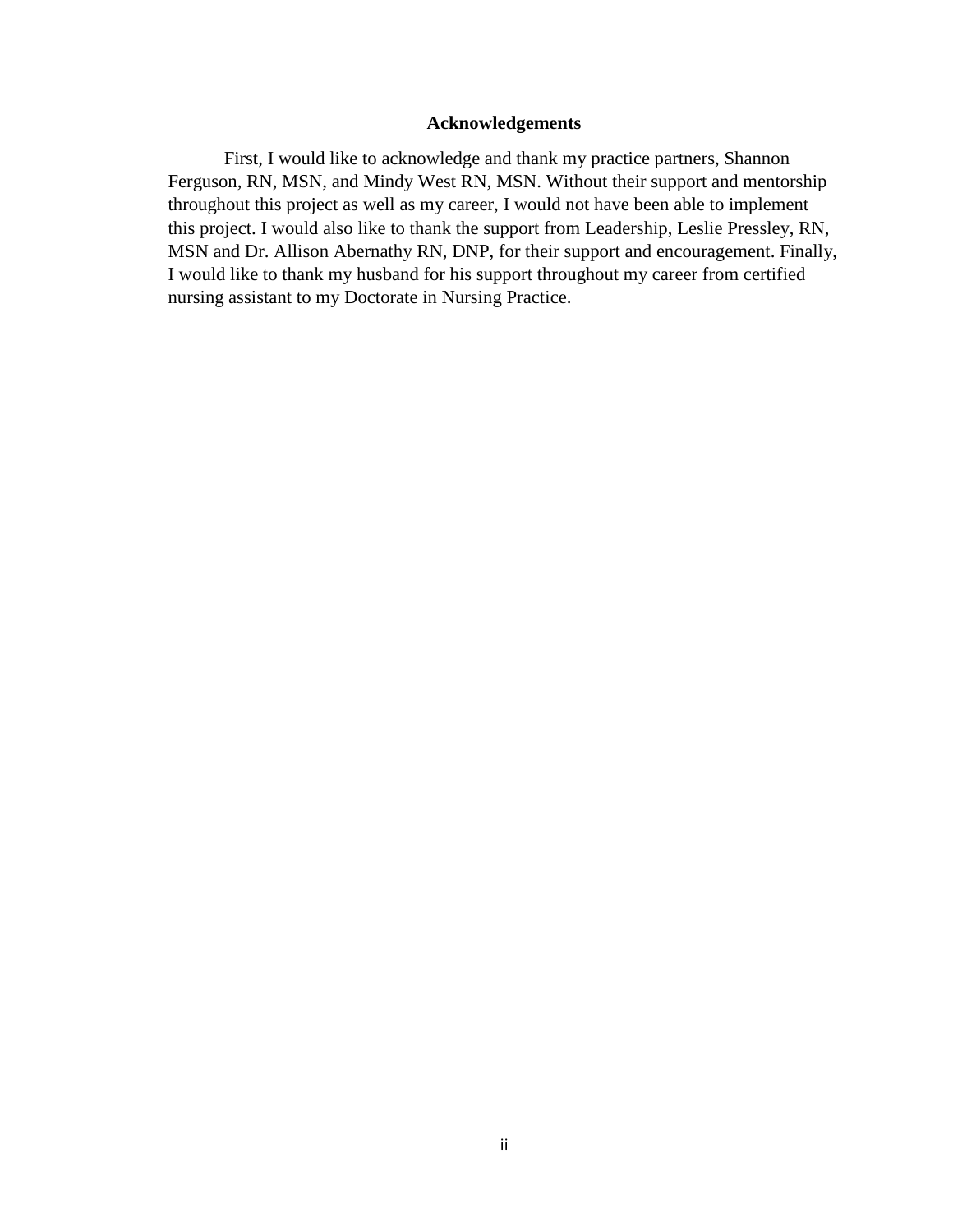©Stacy Simpson 2020

All Rights Reserved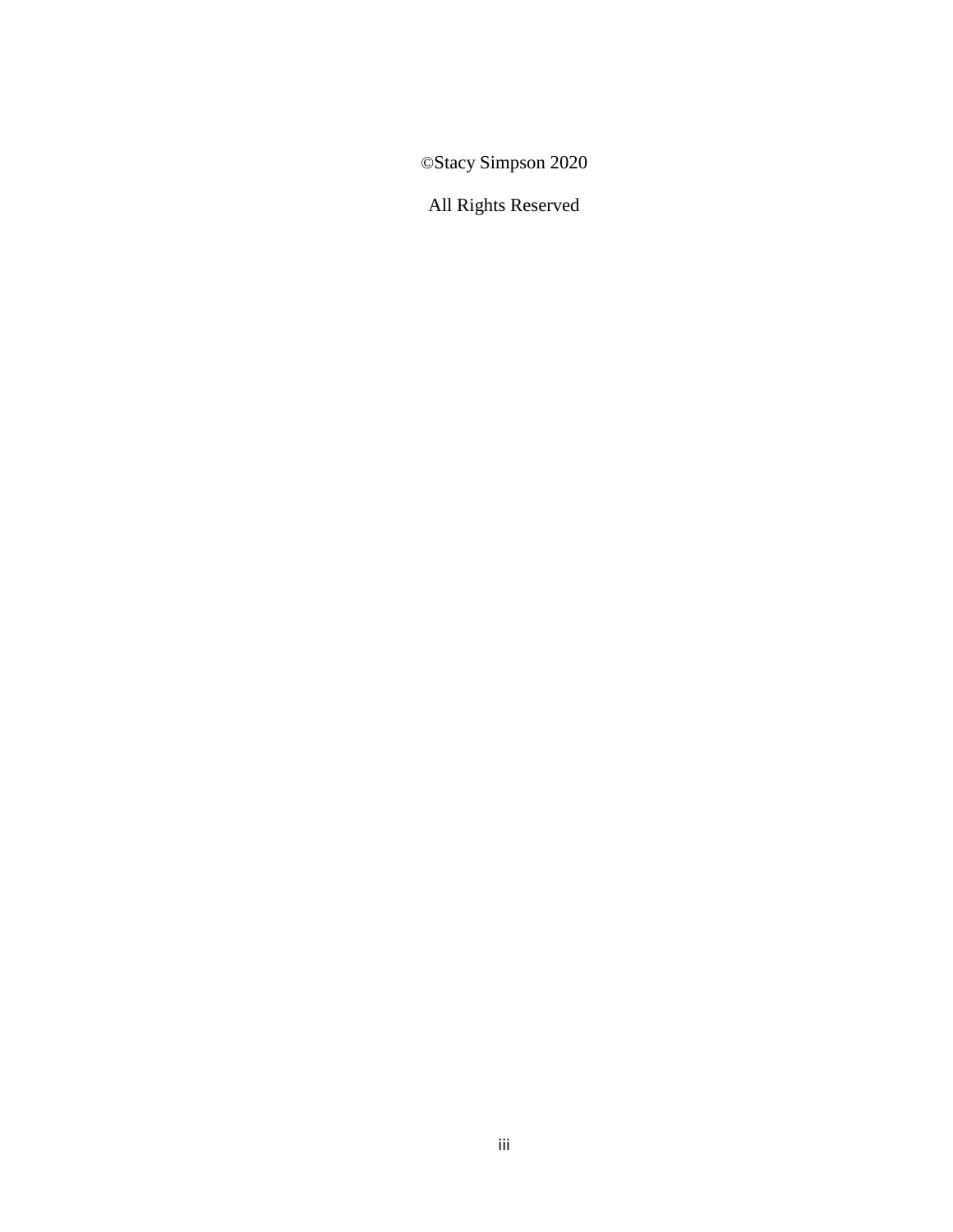### **Simulation Impact on Medication Administration Safety: A Simulation Quality**

### **Improvement Project**

*Keywords:* Simulation, Medication Administration, Safety, Nursing, Quality Improvement *Background*: Two medication simulations increasing in rigor, patient acuity, and distractions were implemented among undergraduate nursing students.

*Objectives*: To increase nursing student confidence, knowledge, and competence when administering medications.

*Design*: Two medication administration simulations were implemented, and data was collected from students via a pre-simulation quiz, observation during the simulation via a Clinical Simulation Evaluation Tool, and student evaluation of the simulation with a modified version of the Simulation Evaluation Tool Likert scale.

*Settings*: Gaston Community College nursing simulation lab.

*Participants*: 53 undergraduate nursing students enrolled in NUR 101 and 42 students in NUR 102 in the Gaston College Practical Nursing Program during the 2019-2020 academic year. *Methods*: Mixed method including observation, surveys, and simulation.

*Results*: Significant improvements were found in the occurrence of medication administration competency failures, including life threatening failures when data was compared from the first medication simulation to the second simulation. 100% of students who participated in the simulation survey agreed both simulations improved their confidence and knowledge when administering medications.

*Conclusions*: Results from this project indicate simulation is an effective tool that can increase nursing student confidence, knowledge, and competence when administering medications.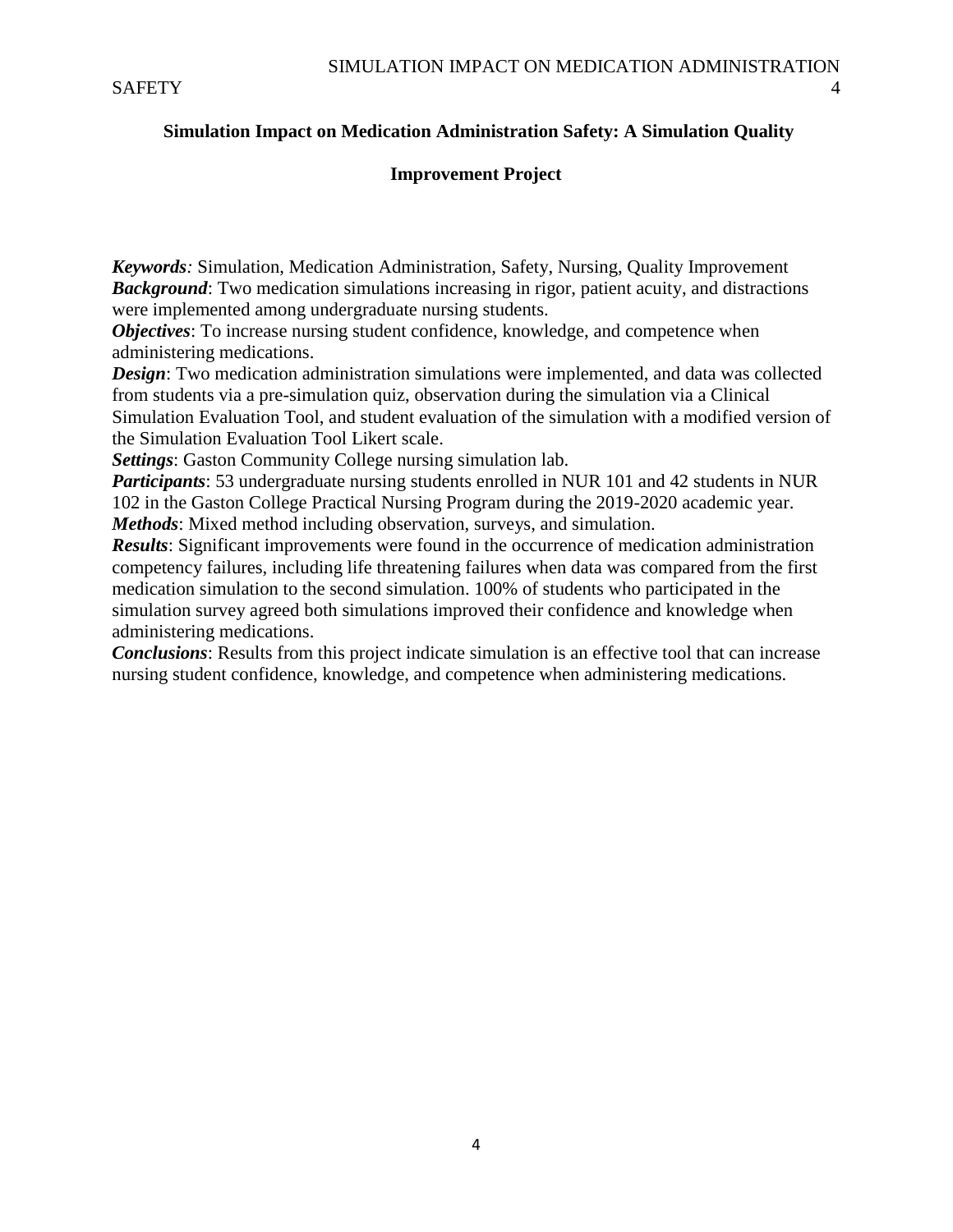### **Introduction**

Medication errors are among the top causes of patient harm and patient death in health care. Medication administration is classified as a high-risk task that nurses regularly perform. These errors can be attributed to the result of distractions, insufficient knowledge, lack of selfefficacy, and inefficient communication (Scott, 2016). While the risk associated with medication administration has been brought to light, there is still much room for improvement. A study by Treiber & Jones (2018) found that factors surrounding making a medication error from the perspective of recent nursing graduates included lack of experience, rushing, technology, staffing, and patient acuity. The survey also revealed that recent nursing graduates noted key themes for improving education included more practice with pharmacological preparation, administration, practical instruction in functioning within the health care environment, and coping after making medication errors (Treiber & Jones, 2018).

The Advisory Board at Gaston College, including potential and current employers of the new graduates, had recognized medication administration to be a weakness. An informational survey of the current nursing students has revealed that they are not confident in their medication administration abilities and they do not feel they have been getting enough hands-on practice. Two medication simulations increasing in rigor, patient acuity, and distractions were implemented among undergraduate nursing students. These simulations were designed to allow students practice with preparing and administering medications with a goal of increasing their knowledge and confidence when administering medications. Debriefing sessions immediately after the simulation allowed for discussion of medication errors as applicable.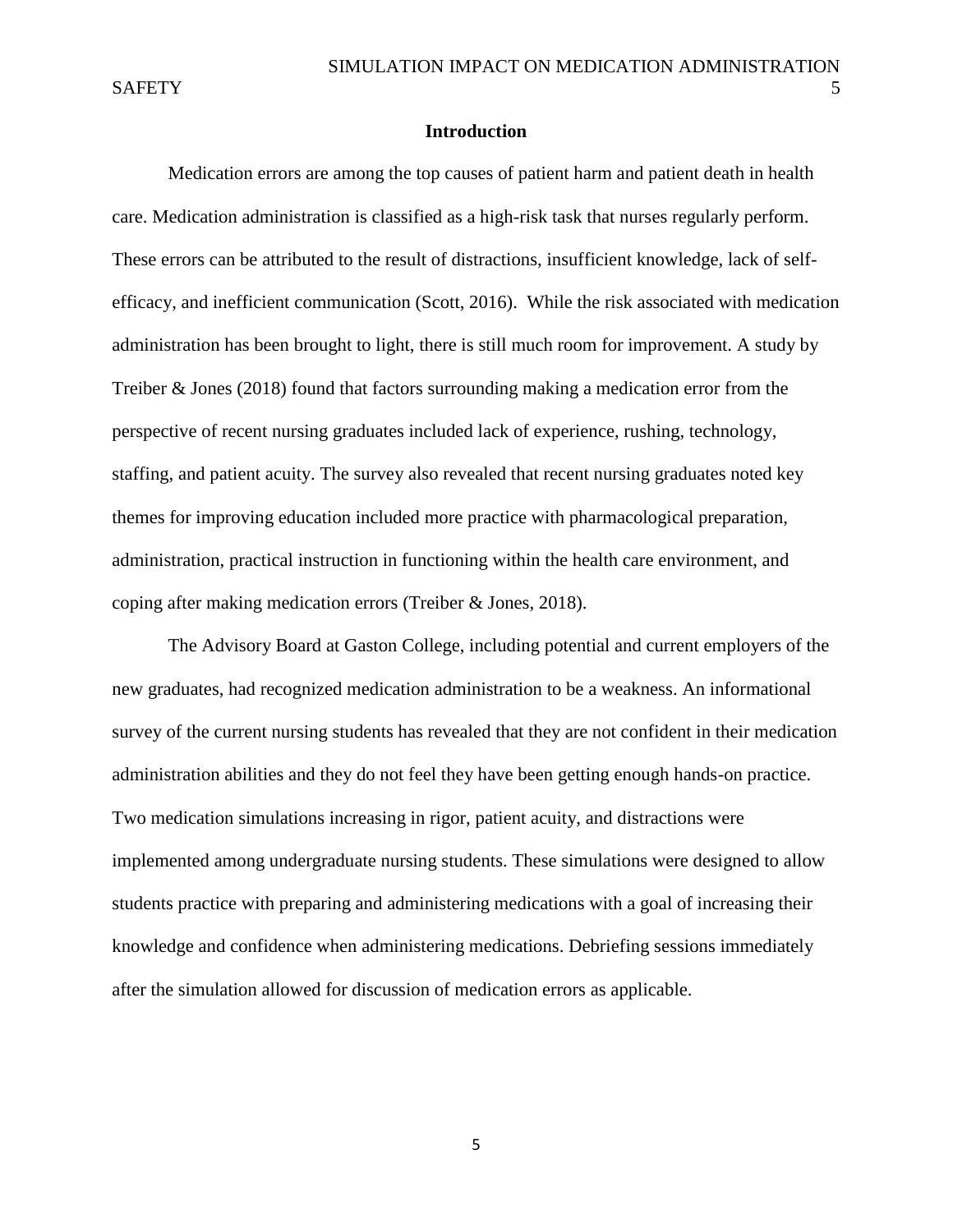### **Background/Literature**

Professional confidence can be correlated with experience and this confidence can also be correlated with medication errors. A study by Ortiz (2016) conducted a survey among new graduate nurses and found that all of them agreed that they lacked professional confidence during their first year of practice in the hospital setting. While most nursing programs allow for clinical practice by way of clinical sites, this is not a controlled environment in which variables such as patient acuity, the amount of patients, distractions, and different types of medications can be manipulated to best address the initial needs and remediation needs of the students. There is a gap in the literature addressing how nurses manage interruptions and distractions during medication administration, or how they learn to cope with these situations. In addition, a gap in literature exists on sustainable ways to train nurses in coping with interruptions and distractions during medication administration (Hayes, Jackson, Davidson, & Power, 2015).

### **Objectives**

The purpose of this project was to develop and implement two medication administration simulations that increase in rigor, number of patients, acuity, and distractions. This simulation provided additional hands on practice for nursing students to administer medications in a safe, controlled environment and receive faculty feedback in real time.

Specific goals of this project were:

- To enhance the student learning experience by increasing the rigor and the number of patients the students medicate.
- To provide high quality, high fidelity simulation experience allowing students to practice with medication administration.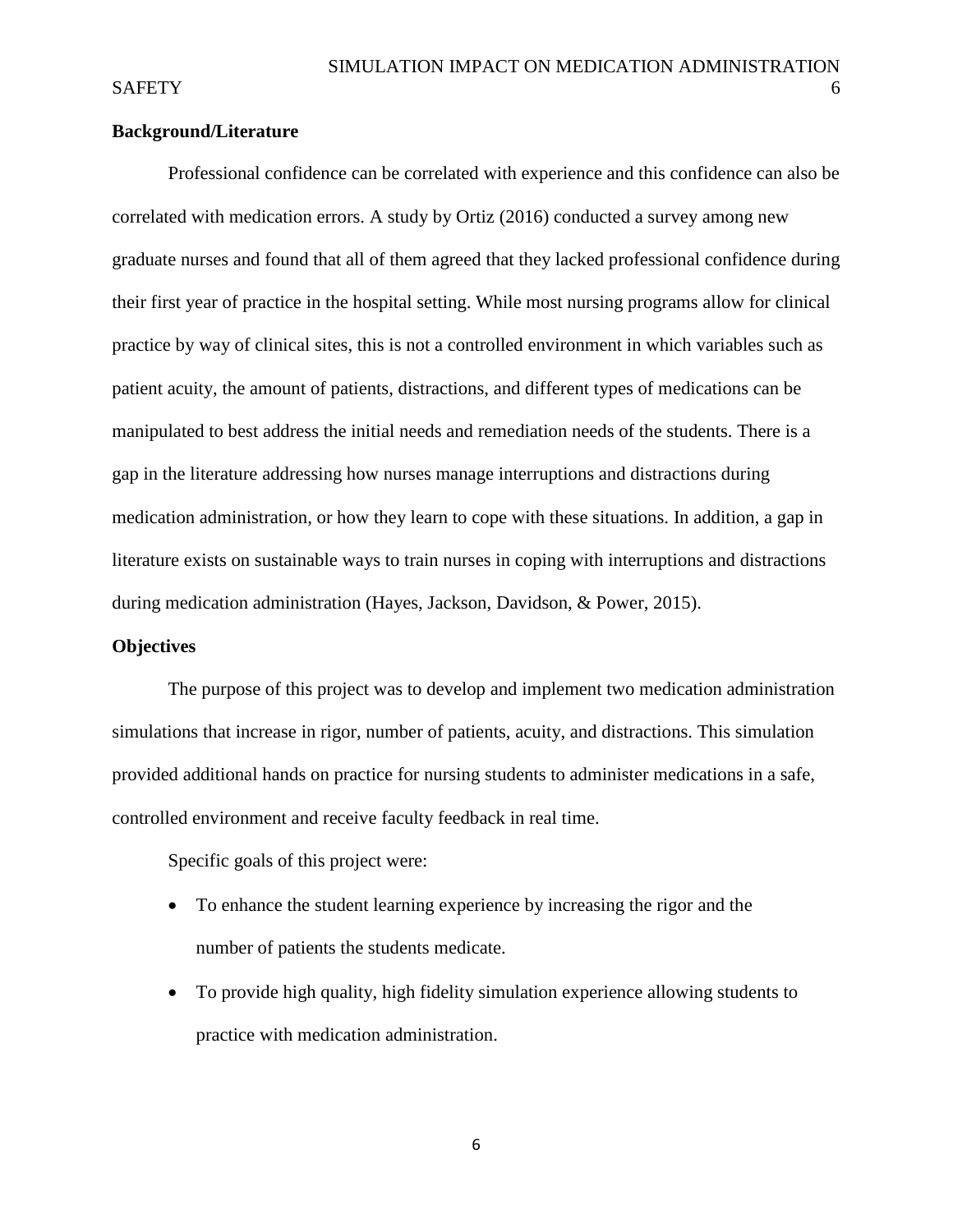- To increase student knowledge related to pharmacology and medication administration.
- To increase student confidence with medication administration.
- To decrease medication errors and improve patient outcomes through increased knowledge and confidence in medication administration by nurses.

### **Methods**

This mixed method quality improvement project utilized three evaluation methods; a presimulation quiz, which increased in rigor and the amount of questions, Clinical Simulation Evaluation Tool (CSET) (Appendix A), and a post simulation survey via the Simulation Effectiveness Tool (SET) (Appendix B).

The pre-simulation exam results from NUR 101 Fall 2019 were compared to NUR 102 Spring 2019 pre-simulation exam results. The exams were then tested for reliability and validity by utilizing EAC Visual Data. This tool is used to determine test reliability by providing data such as Cronbach alpha with deletion, distractor point biserial correlation, Kuder-Richardson Formula: KR (20), p-value and point biserial correlation. The KR (20) value measures the likelihood of obtaining similar results if you re-administer the exam to another group of similar students. This score ranges from 0-1, with a score closer to 1 being the most desirable. A KR (20) value greater than 0.5 is considered reliable (McDonald 2007).

The CSET was used to observe students during the simulation itself. The CSET Tool is an evaluation form which is used to score the performances of medical and nursing students on patient simulators measuring basic assessment skills, safety, prioritization, problem-focused assessment, ensuing interventions, delegation and communication in a complex two-patient, and simulated assignment (Radhakrishnan, Roche, and Cunningham, 2007). This is a reliable and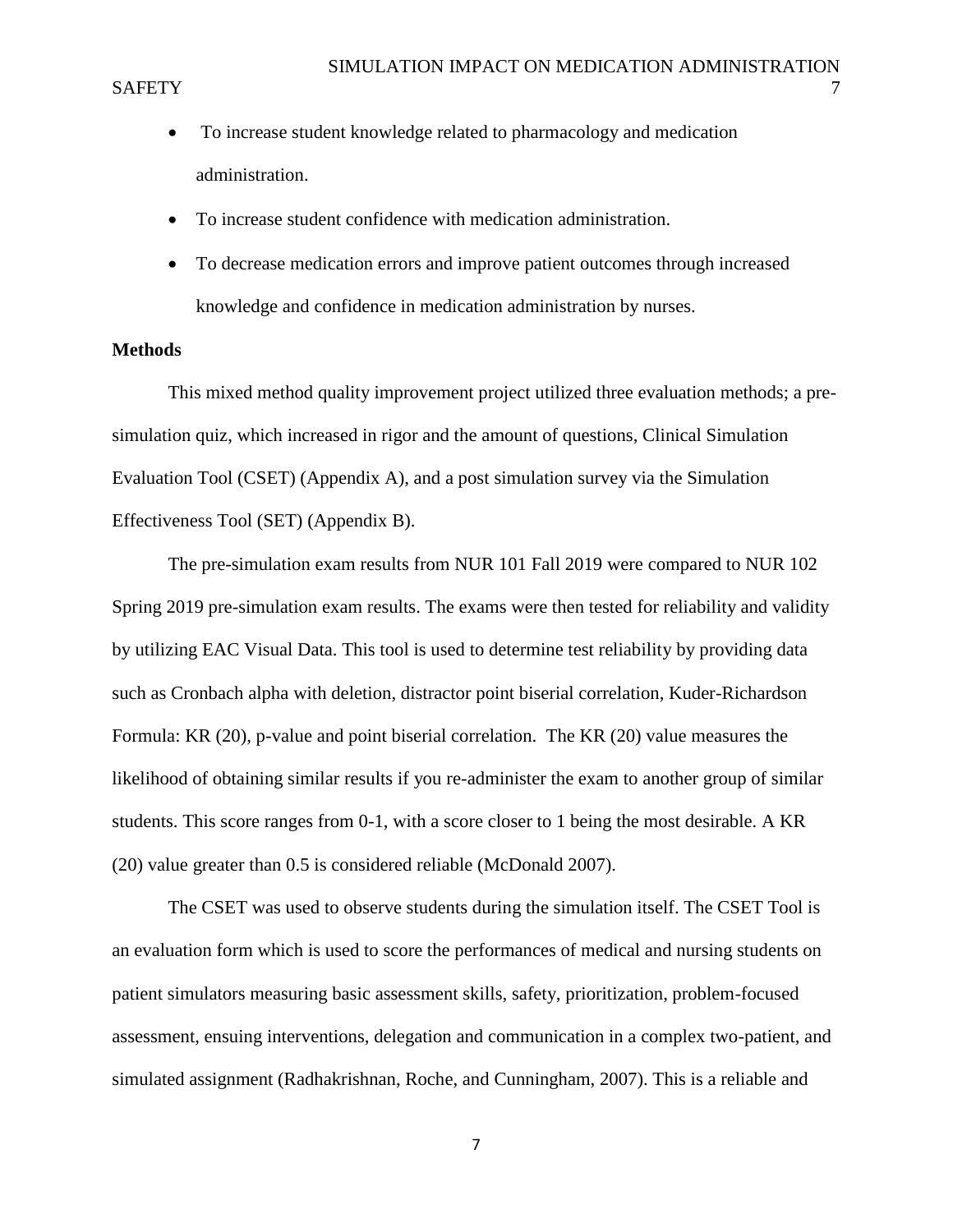### SAFETY 8

valid tool with a KR (20) values of >0.90 that may be modified to fit the specific scenario and learning objectives (Radhakrishnan, Roche, and Cunningham, 2007). Data from the Fall 2019 and Spring 2020 CSETs were compared for analysis.

The SET obtained from Quality and Safety Education for Nurses (QSEN) was administered after each simulation to determine student perception of the experience. Best practice for Simulation Evaluation states the tool can be used to evaluate the simulation experience itself, student behaviors, student learning, and/or outcomes (Wiles 2013). The Simulation Effectiveness Tool by Elfrink-Cordi, Leighton, Ryan-Wenger, and Doyle (2012) uses a 3-point Likert scale and will also assess student self-confidence after completion of the simulation. This tool has been found to be reliable and valid (Elfrink Cordi, Leighton Ryan-Wenger, Doyle, and Ravert (2012). According to a study by Bates and Clark (2019), the Simulation Effectiveness Tool had a Cronbach's alpha coefficient >.70 for all subscales showing strong evidence of reliability and validity. Results from the first simulation in Fall 2019 SET results were compared to results from the second simulation SET in Spring 2020.

#### **Data/Results**

Sample size included 53 students enrolled in NUR 101 section L8A at Gaston College participated in the first medication simulation. 42 students enrolled in NUR 102 section L8A participated in the second medication simulation. All 42 students who participated in the second simulation also participated in the first. The difference in the number of students was due to those who either withdrew from or did not pass NUR 101.

Comparison of the two quizzes showed a correlation between students who performed poorly on the first quiz, also performed poorly on the second quiz. A correlation was also noted for the students who scored poorly on the exams, had also shown more areas of weakness on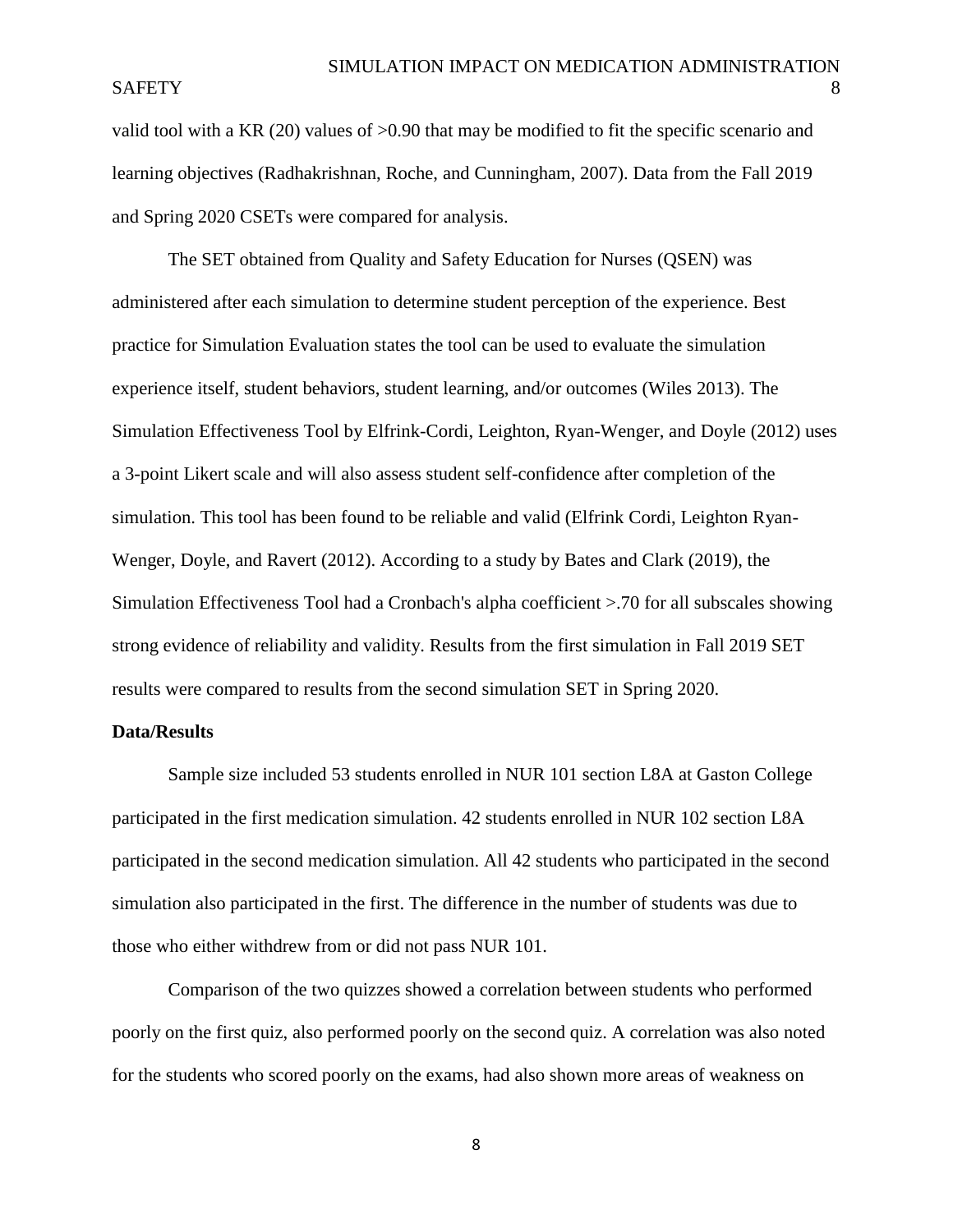### SAFETY 9

their CSET evaluations. The lowest scoring student for the first quiz did not pass NUR 101 and did not take the second medication simulation quiz.

The CSET tool was used for each student during the simulations to reveal strengths, weaknesses and an explanation for failing by the evaluator if the student was found to be in need of remediation. The results from the CSET tool were placed into an excel spreadsheet for analysis and comparison.

A total of 53 students participated in the first medication administration simulation. During the first simulation, mistakes were measured in the following categories: failure to show competency in:

- Identification of the patient
- Identification of patient allergies
- Administration technique including by mouth (PO), intramuscular (IM), subcutaneous (SC), eye drops, and sublingual medications.
- Dosage calculation
- Medication knowledge including use, side effects, nursing considerations and contraindications.

The mistakes were further divided into life threatening and potentially life threatening. During the first simulation life threatening mistakes included failure to identify the patient, failure to identify the allergies, and failure to calculate the correct dosage. This accounted for 5 occurrences and 9.4% of students participating in the simulation. Potentially life-threatening mistakes included failure to show competency in administration technique and failure to show competency in medication knowledge. This accounted for 13 occurrences and 24.5% of students participating in the simulation. The following chart shows the occurrence rate and type of the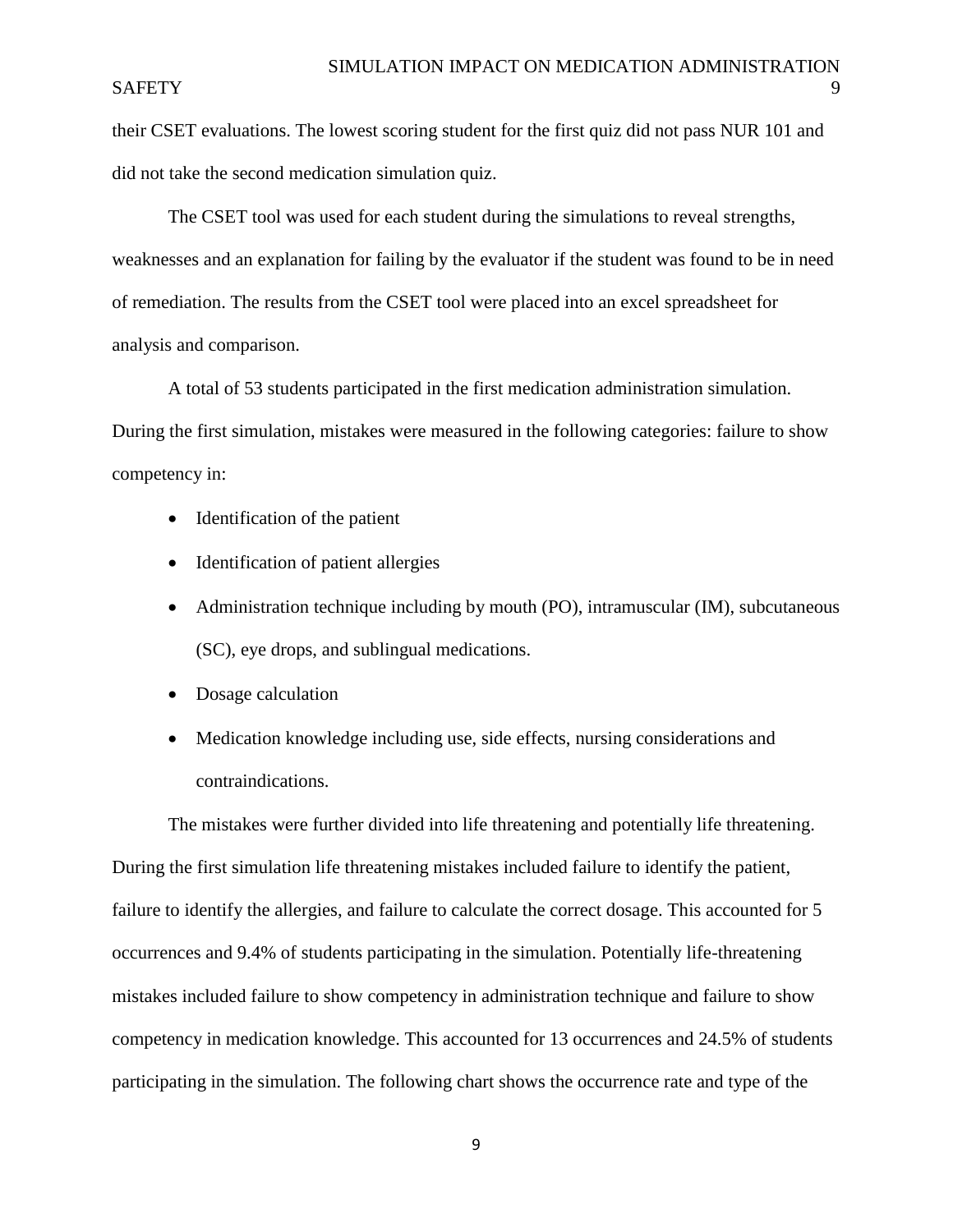competency failure during the first simulation also depicting life threatening errors (LT) and

potentially life-threatening errors (PLT):

Figure 1: Competency Failure Type Simulation 1



A total of 42 students participated in the second medication administration simulation. During the second simulation, mistakes were measured in the same categories, with the addition of failure to identify the patient priority. Failure to identify the patient priority was further divided into the potentially life-threatening category. There were zero occurrences in both the failure to identify the patient and failure to identify the patient's allergies, both identified as life threatening. This was a substantial improvement from the 4 occurrences during the first simulation. However, there were 7 occurrences in the failure to calculate correct dosages as compared to 1 occurrence during the first simulation. When this data was compared to the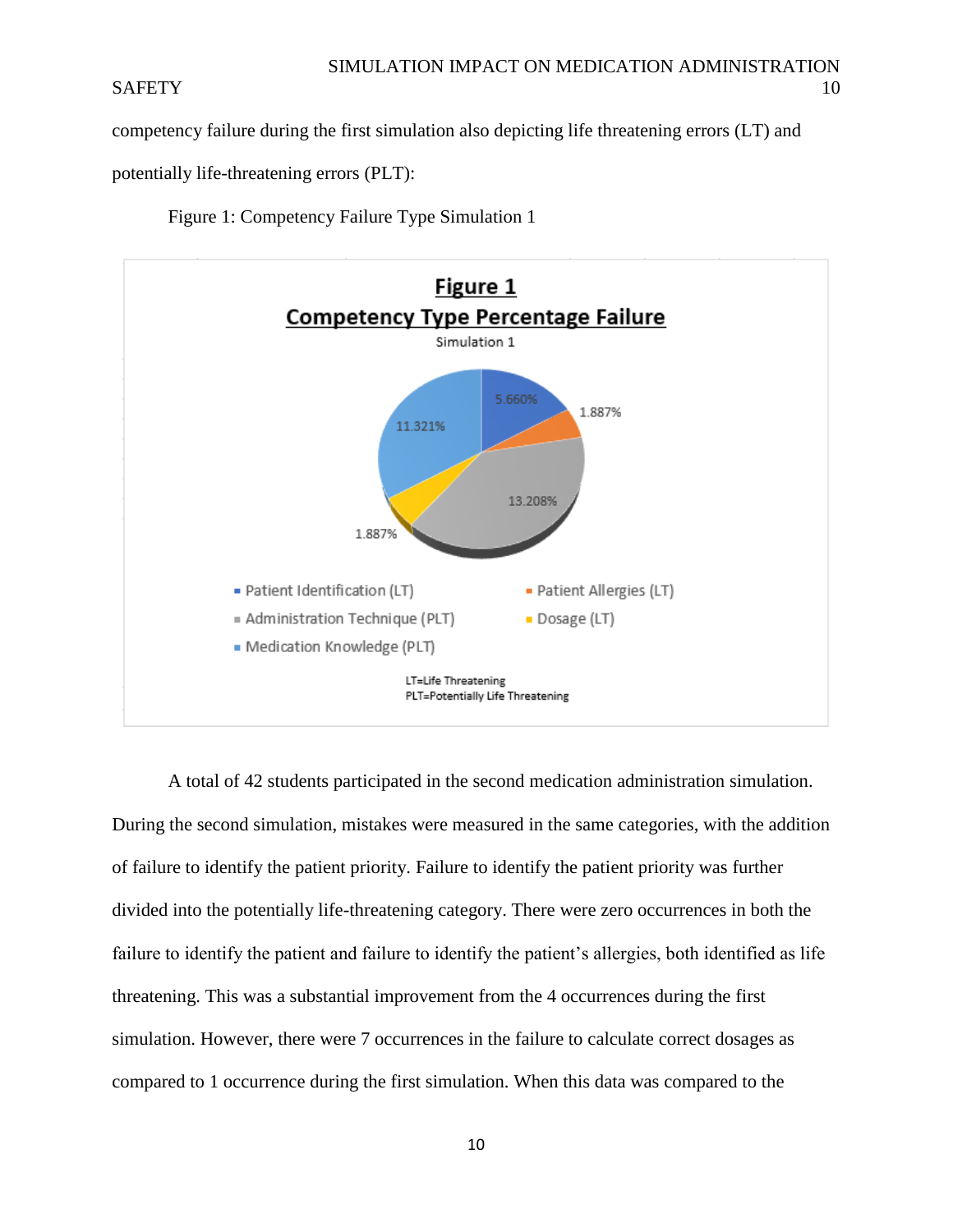detailed data in the CSET tools, the students who failed to correctly calculate dosage all did so while calculating reconstitutions from a vial that were to either be added to an intravenous (IV) bag or given IM. Failure to demonstrate competency in administration technique also increased from 7 occurrences to 8 occurrences.

Further analysis of the CSET tool revealed these students were all interrupted during the administration process of giving the medications. Failure to demonstrate competency in medication knowledge remained the same with 6 occurrences during each simulation, however, it is important to note there were more medications during the second simulation. There was only one occurrence of failure to identify the priority patient. The following charts show the occurrence rate and type of the competency failure during the second simulation also depicting life threatening errors (LT) and potentially life-threatening errors (PLT) as well as a comparison of the two simulations: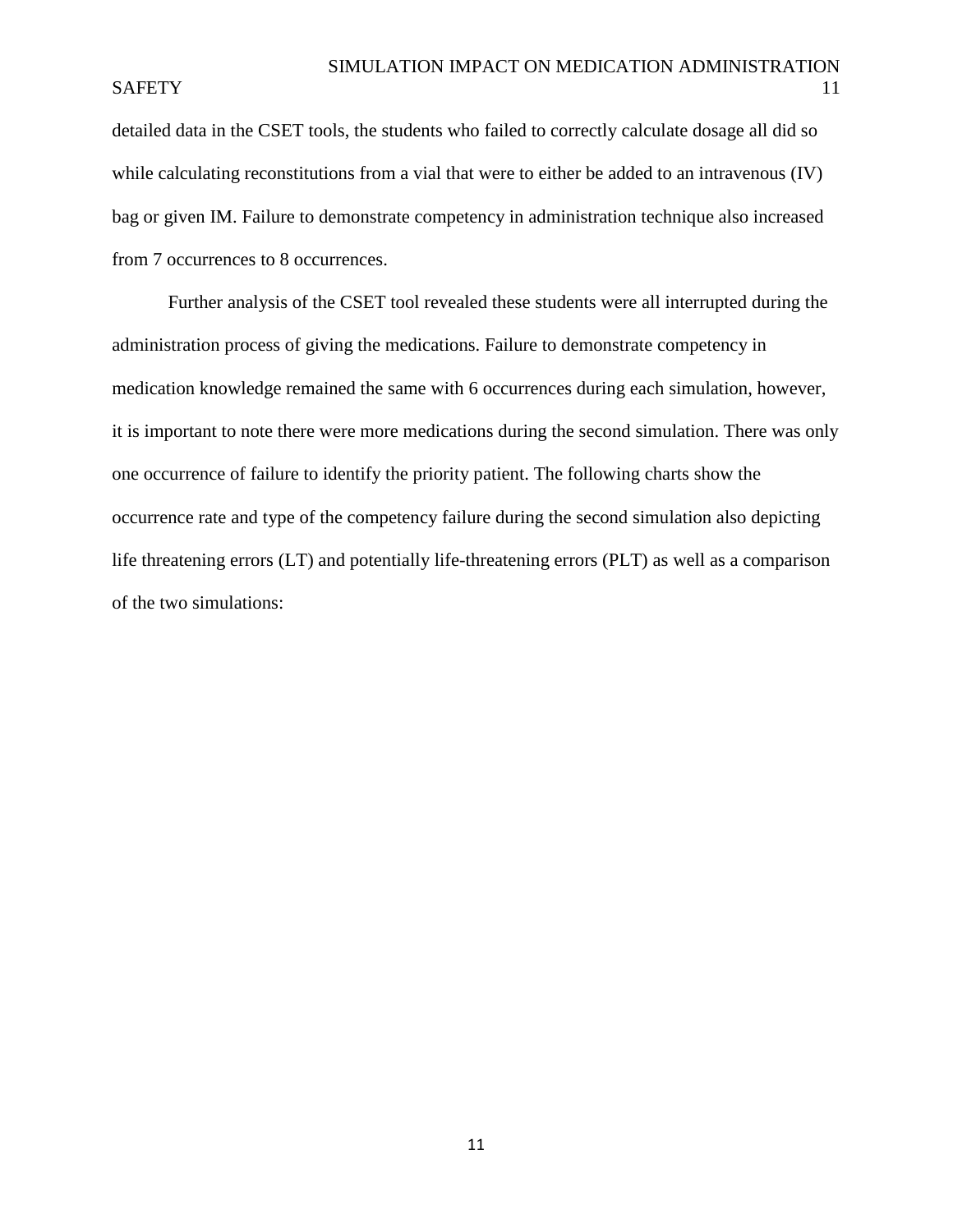

Figure 2: Competency Failure Type Simulation 2

Figure 3: Medication Administration Comparison

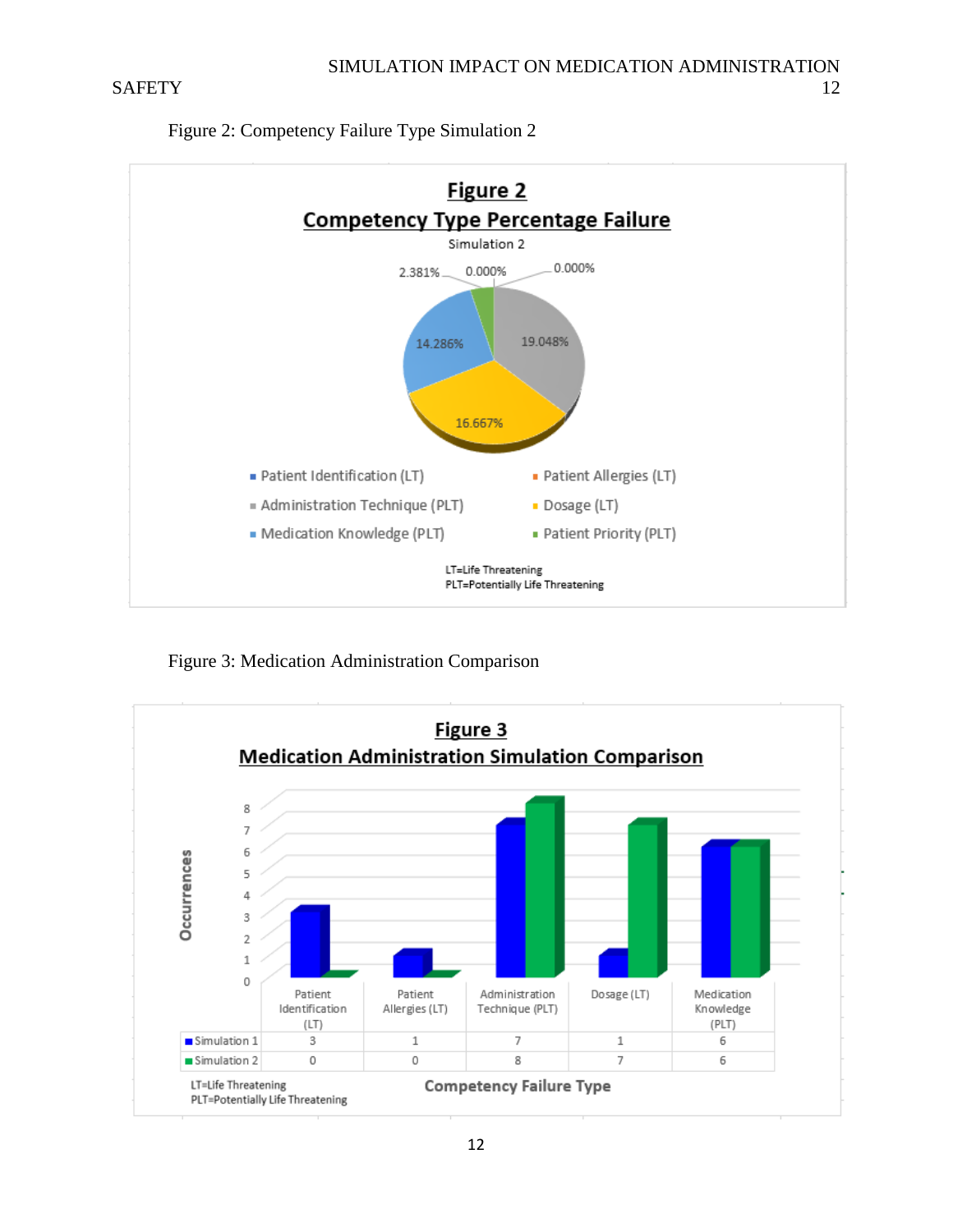A modified Simulation Effectiveness Tool was utilized to gather students' perceptions of the simulation. The survey data were collected and entered into an excel spreadsheet for further analysis.

During the first simulation 34 students participated in the survey. The following are a selection of responses:

- 97% of students who took the survey either strongly agreed with the statement (85%) or somewhat agreed (12%) with the statement "I developed a better understanding of medications." One student did not answer this question.
- 100% of students who took the survey either strongly agreed (97%) or somewhat agreed (3%) with the statement, "I am more confident in my nursing assessment skills."
- 100% of students who took the survey either strongly agreed (94%) or somewhat agreed (6%) with the statement, "I am more confident in providing interventions that foster patient safety."
- 100% of students who took the survey strongly agreed with the statement, "Debriefing was valuable in helping me improve my clinical judgment."

The following chart shows student responses for the first simulation on the Simulation Effectiveness Tool (SET):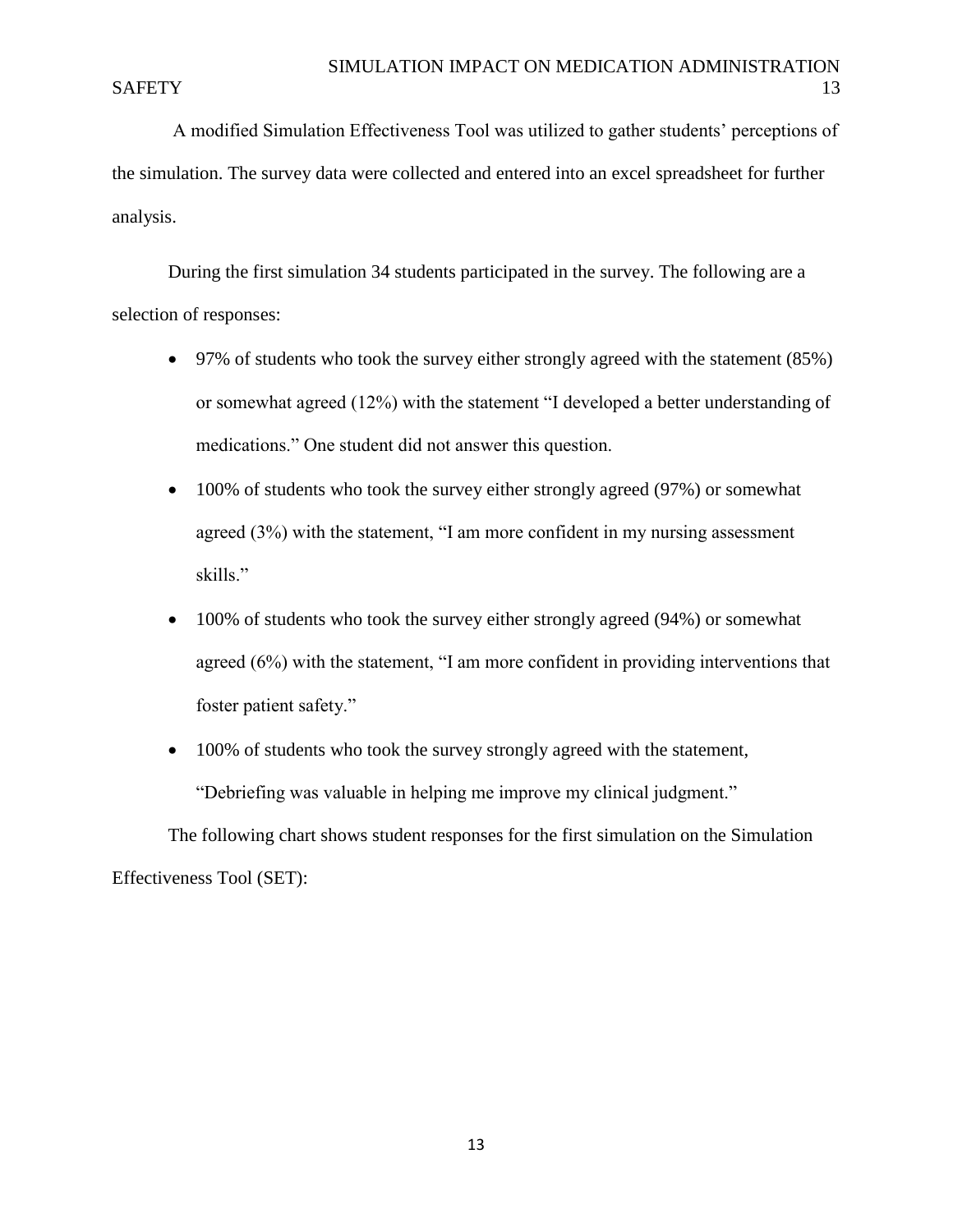### SAFETY 14





Some of the essay responses from students included:

- "It was very nerve racking but once I took a deep breath I felt better, overall great experience."
- "Loved it, made me more confident."
- "It was amazing, I felt very prepared."
- "Really enjoyed it, the pre-sim also helped."
- "Practicing giving medications the way [the instructor] set it up really helped me understand medication administration and how to safely give them."
- "It helped me become more prepared to give medications next semester."
- "Very good, real life pulling medications and bringing them into the room."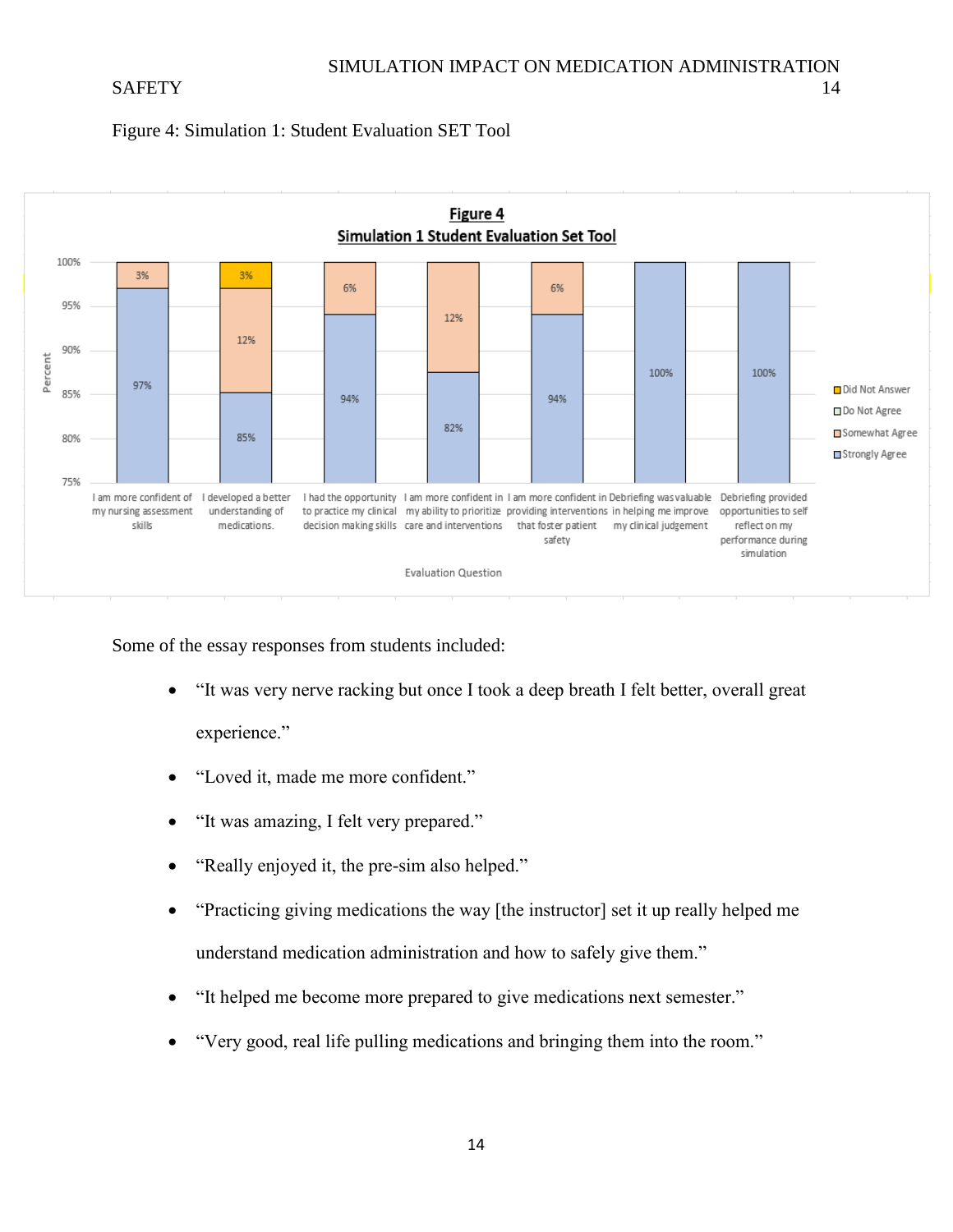- "Really helps me, helps me with clinical as well as understanding medicine practices."
- "I felt like I had the preparation I needed."
- "I really enjoyed it and I am thankful for this experience."

During the second simulation 31 students participated in the survey. The survey data were collected and entered into an excel spreadsheet for further analysis. The following are a selection of responses:

- 100% of students who took the survey either strongly agreed (87%) or somewhat agreed (13%) with the statement, "I developed a better understanding of medications."
- 100% of students who took the survey either strongly agreed (81%) or somewhat agreed (19%) with the statement, "I am more confident in my nursing assessment skills."
- 100% of students who took the survey either strongly agreed (97%) or somewhat agreed (3%) with the statement, "I am more confident in providing interventions that foster patient safety."
- 100% of students who took the survey either strongly agreed (94%) or somewhat agreed (6%) with the statement, "Debriefing was valuable in helping me improve my clinical judgment."

The following chart shows student responses from the second simulation on the SET: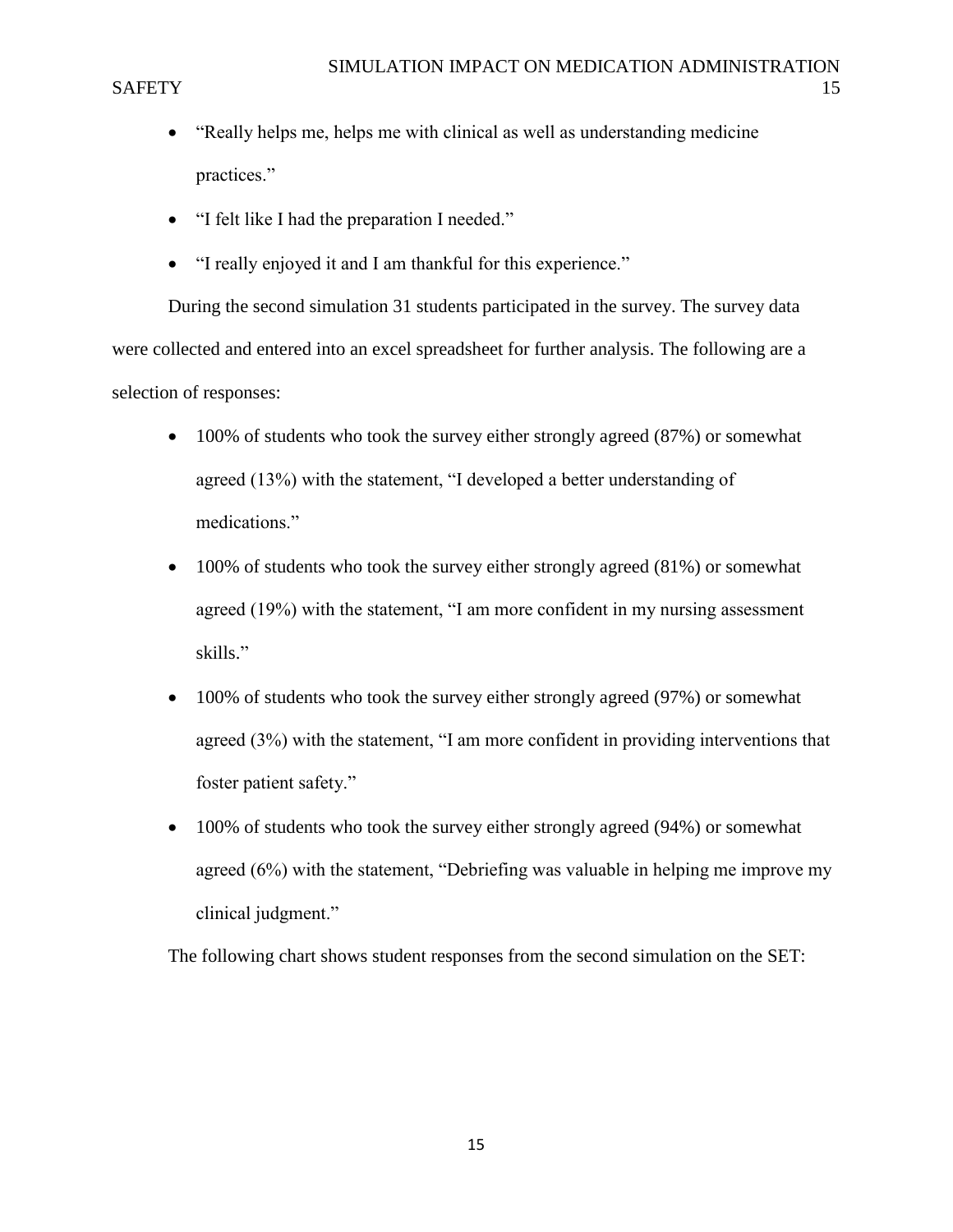



Some of the essay responses included:

- "Great Simulation- Gave me the opportunity to experience real world scenarios."
- "This simulation was very beneficial; it was more challenging than last semester and the distraction during helped make it more realistic."
- "It was a good experience and helped me become more confident with administering medications."
- "Being able to prioritize which patient I saw first helped a lot, as well as all of the feedback I got. Getting questioned about the medication made me critically think more and I was more engaged because of it."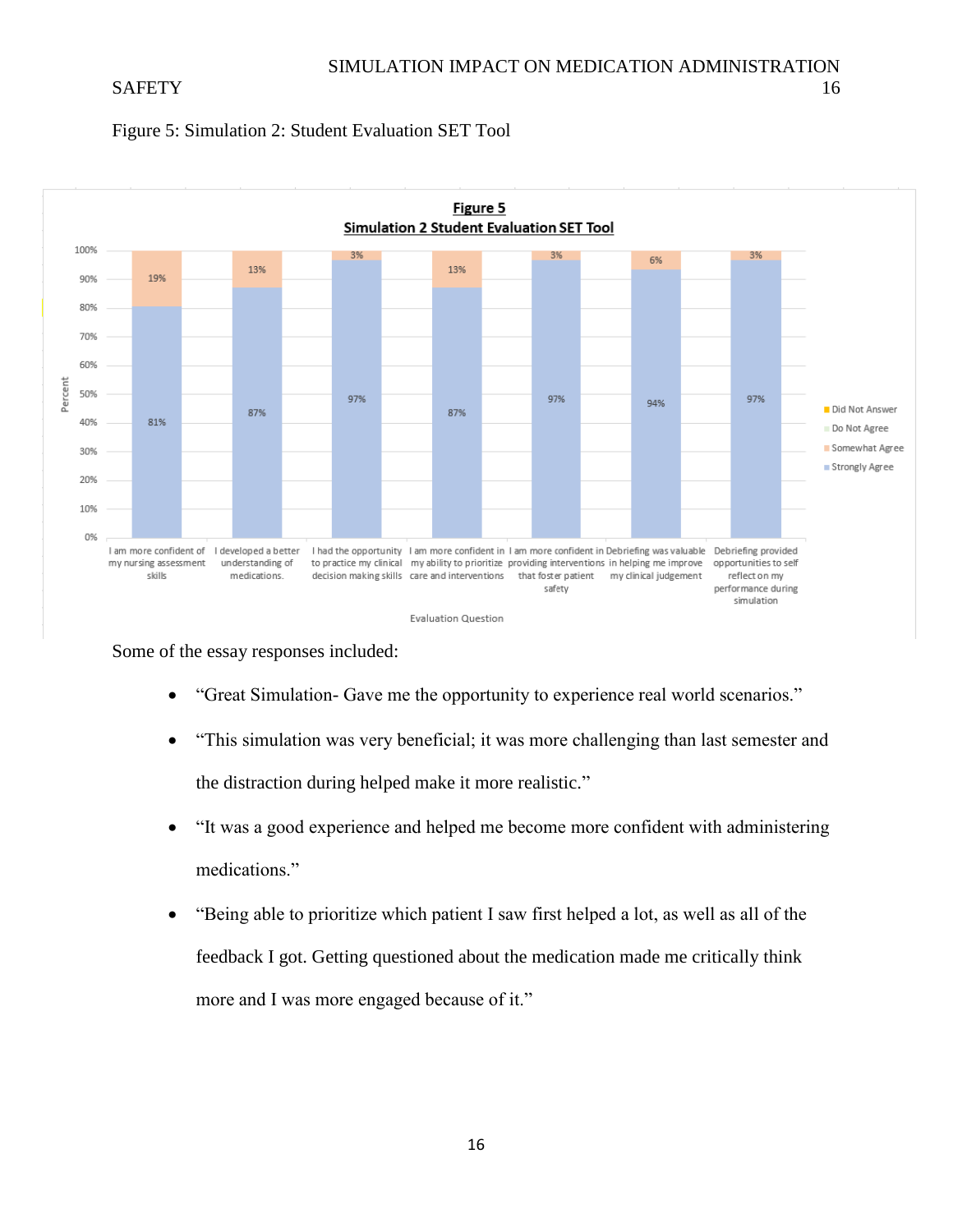- "This medication simulation was more challenging than the previous. The distraction resembled real life situations. It was great practice and I wish we had more opportunities like this."
- "I noticed an improvement in my nursing skills this time around. The evaluator was also very helpful, and she encouraged me to use better critical thinking skills when administering medications. Thank you for this learning opportunity."
- This simulation seemed more difficult but was needed to help my weaknesses."
- "Helped me become more confident on knowing the medications and how to administer correctly."
- "This made me feel much more confident."

### **Discussion**

Data from the pre-simulation quiz, CSET tool, and student evaluation were collected to identify weaknesses that could be highlighted in a future medication simulation. Errors in identifying the patient and allergies were reduced to zero occurrences in the second simulation indicating student competency in those areas of medication administration. However, there was a significant increase in dosage calculation errors in the second simulation. Review of the CSET evaluation revealed that students showed weakness in calculating reconstitutions for either IM injection or IV piggyback. The students were not required to complete a reconstitution during the first simulation. There was also in increase in administration technique errors during the second simulation. All CSET tools indicated the students who made errors in administration were all interrupted during the administration process. There were no distractions during the first simulation. There was an even distribution of errors occurring within medication knowledge between the two simulations. However, it is important to note there were significantly more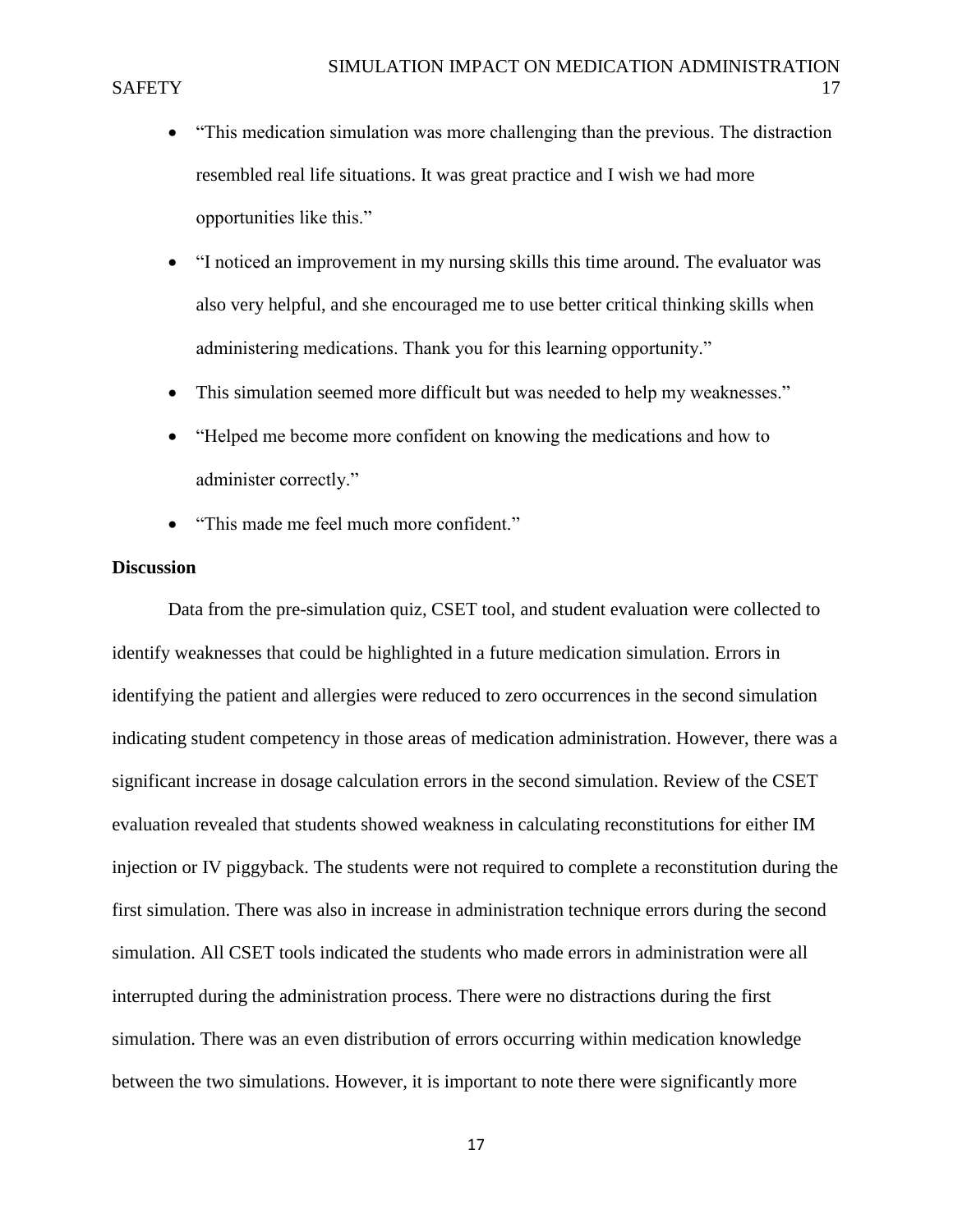medications during the second simulation therefore this was seen as an improvement. Review of the SET tools indicated the students found the second simulation with inclusion of distractions to be more challenging, but realistic. Several students indicated the desire for more practice in simulation with medications.

Review of the data indicated a need for a third and final medication simulation prior to graduation. Faculty used data to determine student's weaknesses and areas for remediation such as reconstitutions and continued use of distractions for use in the third and final simulation. A study by Hayes, Jackson, Davidson, Daly, & Power (2017) found that "Interrupting medication administration in realistic and safe settings facilitates awareness, allows for students to begin to develop management strategies in relation to interruption and increases their confidence." (p.4846). Leadership at the college agreed the simulation was beneficial and supported the third simulation implementation in NUR 103.

### **Conclusions**

This project found that allowing undergraduate nursing students practice with preparing and administering medications in a high-fidelity simulation experience with faculty feedback in real time increased their knowledge and confidence when preparing and administering medications. The increase in rigor among the two simulations allowed faculty implementing the simulation to focus on areas of weakness and remediation needs of the students. Future indications included adding a third medication administration simulation and continued implementation of all three simulations in future cohorts.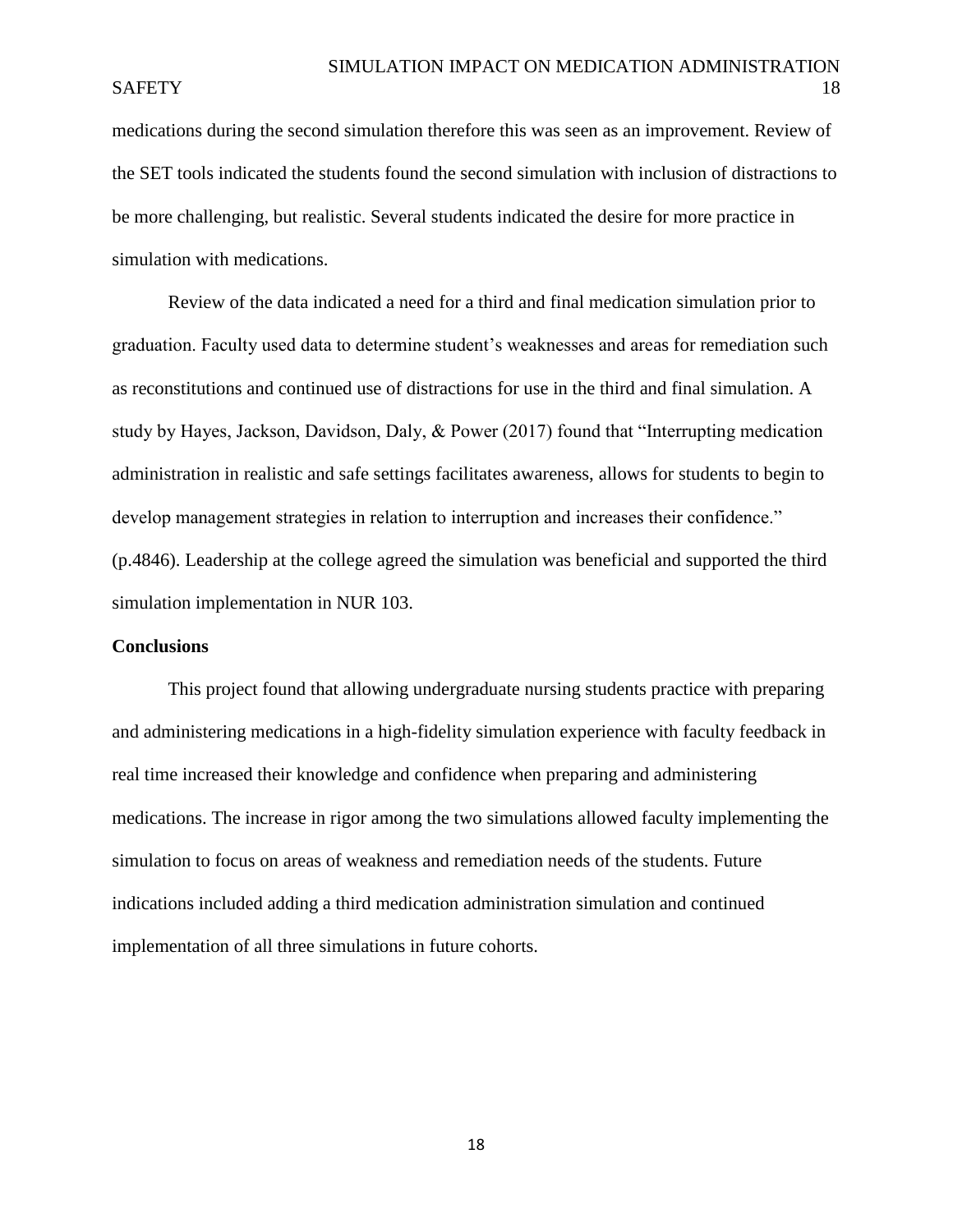### **References**

#### **Introduction**

Medication errors are among the top causes of patient harm and patient death in health care. Medication administration is classified as a high-risk task that nurses regularly perform. These errors can be attributed to the result of distractions, insufficient knowledge, lack of selfefficacy, and inefficient communication (Scott, 2016). While the risk associated with medication administration has been brought to light, there is still much room for improvement. A study by Treiber & Jones (2018) found that factors surrounding making a medication error from the perspective of recent nursing graduates included lack of experience, rushing, technology, staffing, and patient acuity. The survey also revealed that recent nursing graduates noted key themes for improving education included more practice with pharmacological preparation, administration, practical instruction in functioning within the health care environment, and coping after making medication errors (Treiber & Jones, 2018).

The Advisory Board at Gaston College, including potential and current employers of the new graduates, had recognized medication administration to be a weakness. An informational survey of the current nursing students has revealed that they are not confident in their medication administration abilities and they do not feel they have been getting enough hands-on practice. Two medication simulations increasing in rigor, patient acuity, and distractions were implemented among undergraduate nursing students. These simulations were designed to allow students practice with preparing and administering medications with a goal of increasing their knowledge and confidence when administering medications. Debriefing sessions immediately after the simulation allowed for discussion of medication errors as applicable.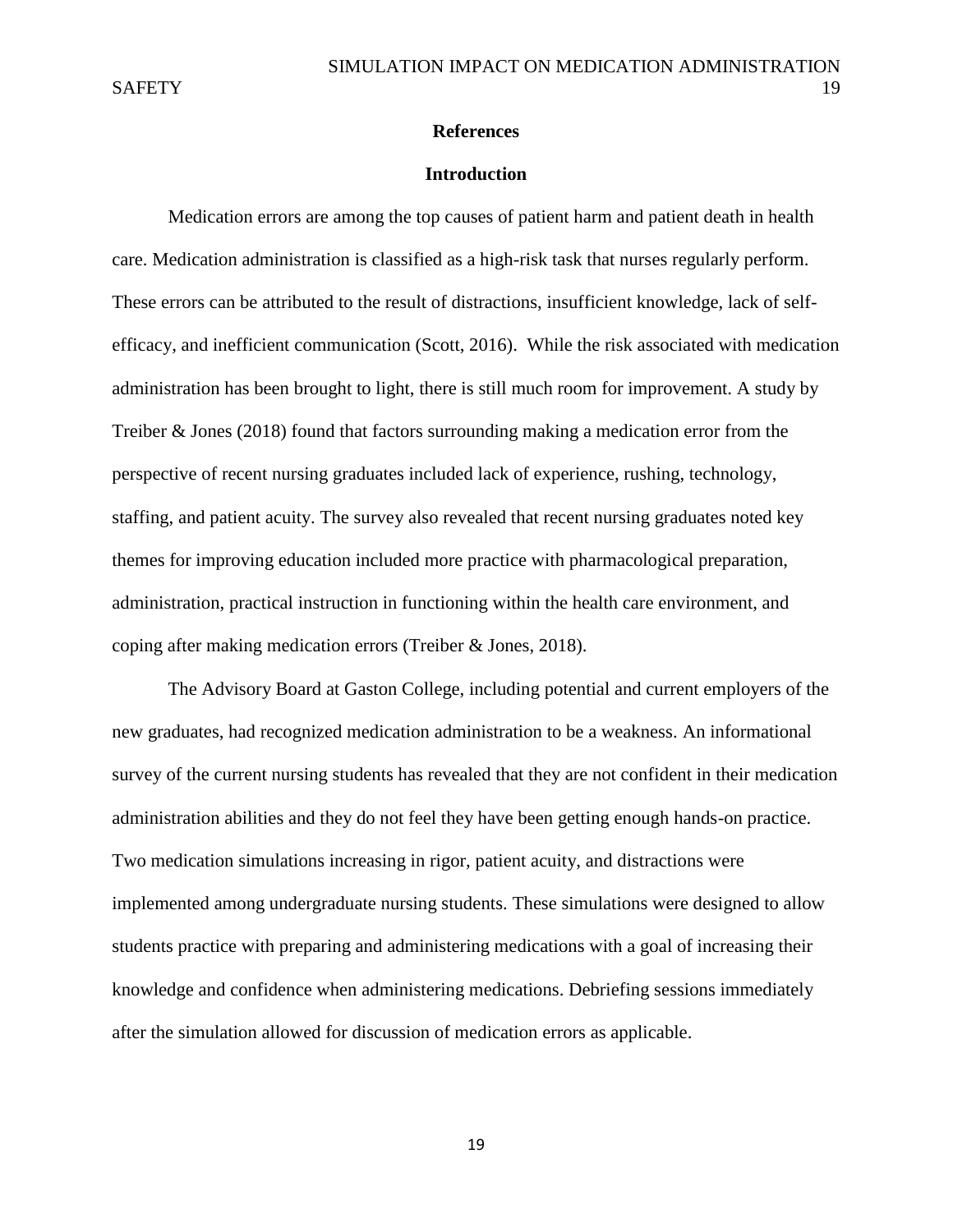### **Background/Literature**

Professional confidence can be correlated with experience and this confidence can also be correlated with medication errors. A study by Ortiz (2016) conducted a survey among new graduate nurses and found that all of them agreed that they lacked professional confidence during their first year of practice in the hospital setting. While most nursing programs allow for clinical practice by way of clinical sites, this is not a controlled environment in which variables such as patient acuity, the amount of patients, distractions, and different types of medications can be manipulated to best address the initial needs and remediation needs of the students. There is a gap in the literature addressing how nurses manage interruptions and distractions during medication administration, or how they learn to cope with these situations. In addition, a gap in literature exists on sustainable ways to train nurses in coping with interruptions and distractions during medication administration (Hayes, Jackson, Davidson, & Power, 2015).

### **Objectives**

The purpose of this project was to develop and implement two medication administration simulations that increase in rigor, number of patients, acuity, and distractions. This simulation provided additional hands on practice for nursing students to administer medications in a safe, controlled environment and receive faculty feedback in real time.

Specific goals of this project were:

- To enhance the student learning experience by increasing the rigor and the number of patients the students medicate.
- To provide high quality, high fidelity simulation experience allowing students to practice with medication administration.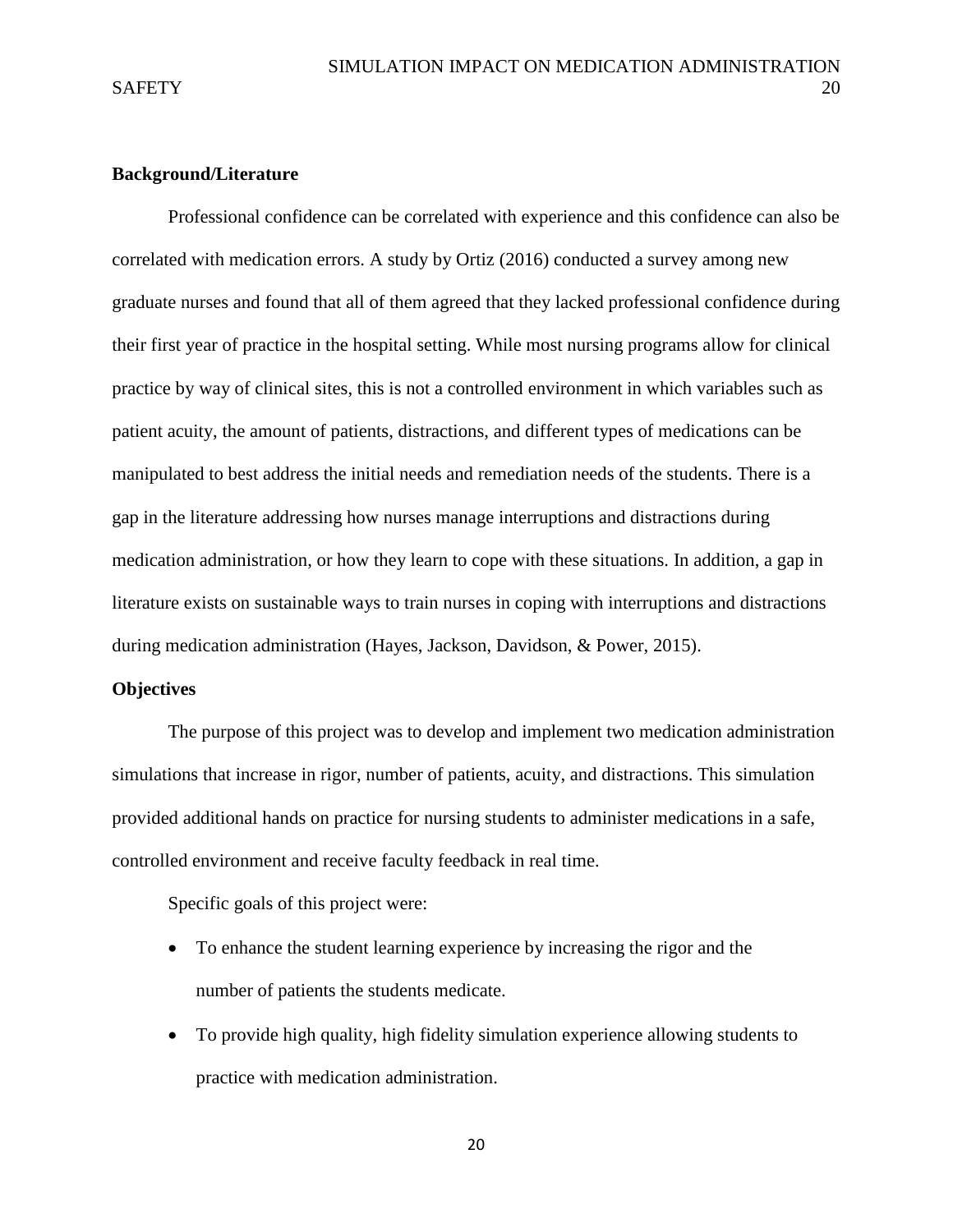- To increase student knowledge related to pharmacology and medication administration.
- To increase student confidence with medication administration.
- To decrease medication errors and improve patient outcomes through increased knowledge and confidence in medication administration by nurses.

### **Methods**

This mixed method quality improvement project utilized three evaluation methods; a presimulation quiz, which increased in rigor and the amount of questions, Clinical Simulation Evaluation Tool (CSET) (Appendix A), and a post simulation survey via the Simulation Effectiveness Tool (SET) (Appendix B).

The pre-simulation exam results from NUR 101 Fall 2019 were compared to NUR 102 Spring 2019 pre-simulation exam results. The exams were then tested for reliability and validity by utilizing EAC Visual Data. This tool is used to determine test reliability by providing data such as Cronbach alpha with deletion, distractor point biserial correlation, Kuder-Richardson Formula: KR (20), p-value and point biserial correlation. The KR (20) value measures the likelihood of obtaining similar results if you re-administer the exam to another group of similar students. This score ranges from 0-1, with a score closer to 1 being the most desirable. A KR (20) value greater than 0.5 is considered reliable (McDonald 2007).

The CSET was used to observe students during the simulation itself. The CSET Tool is an evaluation form which is used to score the performances of medical and nursing students on patient simulators measuring basic assessment skills, safety, prioritization, problem-focused assessment, ensuing interventions, delegation and communication in a complex two-patient, and simulated assignment (Radhakrishnan, Roche, and Cunningham, 2007). This is a reliable and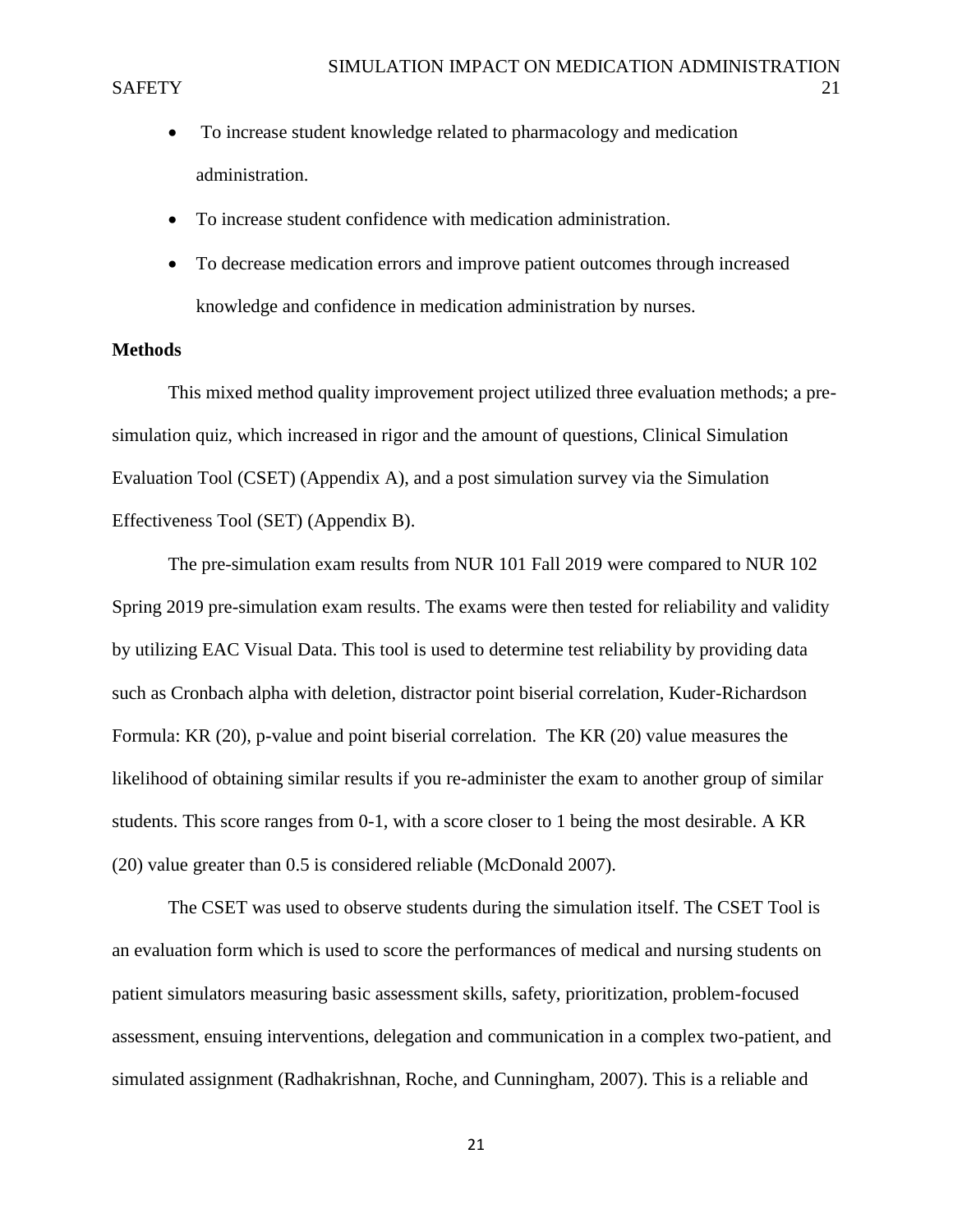valid tool with a KR (20) values of >0.90 that may be modified to fit the specific scenario and learning objectives (Radhakrishnan, Roche, and Cunningham, 2007). Data from the Fall 2019 and Spring 2020 CSETs were compared for analysis.

The SET obtained from Quality and Safety Education for Nurses (QSEN) was administered after each simulation to determine student perception of the experience. Best practice for Simulation Evaluation states the tool can be used to evaluate the simulation experience itself, student behaviors, student learning, and/or outcomes (Wiles 2013). The Simulation Effectiveness Tool by Elfrink-Cordi, Leighton, Ryan-Wenger, and Doyle (2012) uses a 3-point Likert scale and will also assess student self-confidence after completion of the simulation. This tool has been found to be reliable and valid (Elfrink Cordi, Leighton Ryan-Wenger, Doyle, and Ravert (2012). According to a study by Bates and Clark (2019), the Simulation Effectiveness Tool had a Cronbach's alpha coefficient >.70 for all subscales showing strong evidence of reliability and validity. Results from the first simulation in Fall 2019 SET results were compared to results from the second simulation SET in Spring 2020.

#### **Data/Results**

Sample size included 53 students enrolled in NUR 101 section L8A at Gaston College participated in the first medication simulation. 42 students enrolled in NUR 102 section L8A participated in the second medication simulation. All 42 students who participated in the second simulation also participated in the first. The difference in the number of students was due to those who either withdrew from or did not pass NUR 101.

Comparison of the two quizzes showed a correlation between students who performed poorly on the first quiz, also performed poorly on the second quiz. A correlation was also noted for the students who scored poorly on the exams, had also shown more areas of weakness on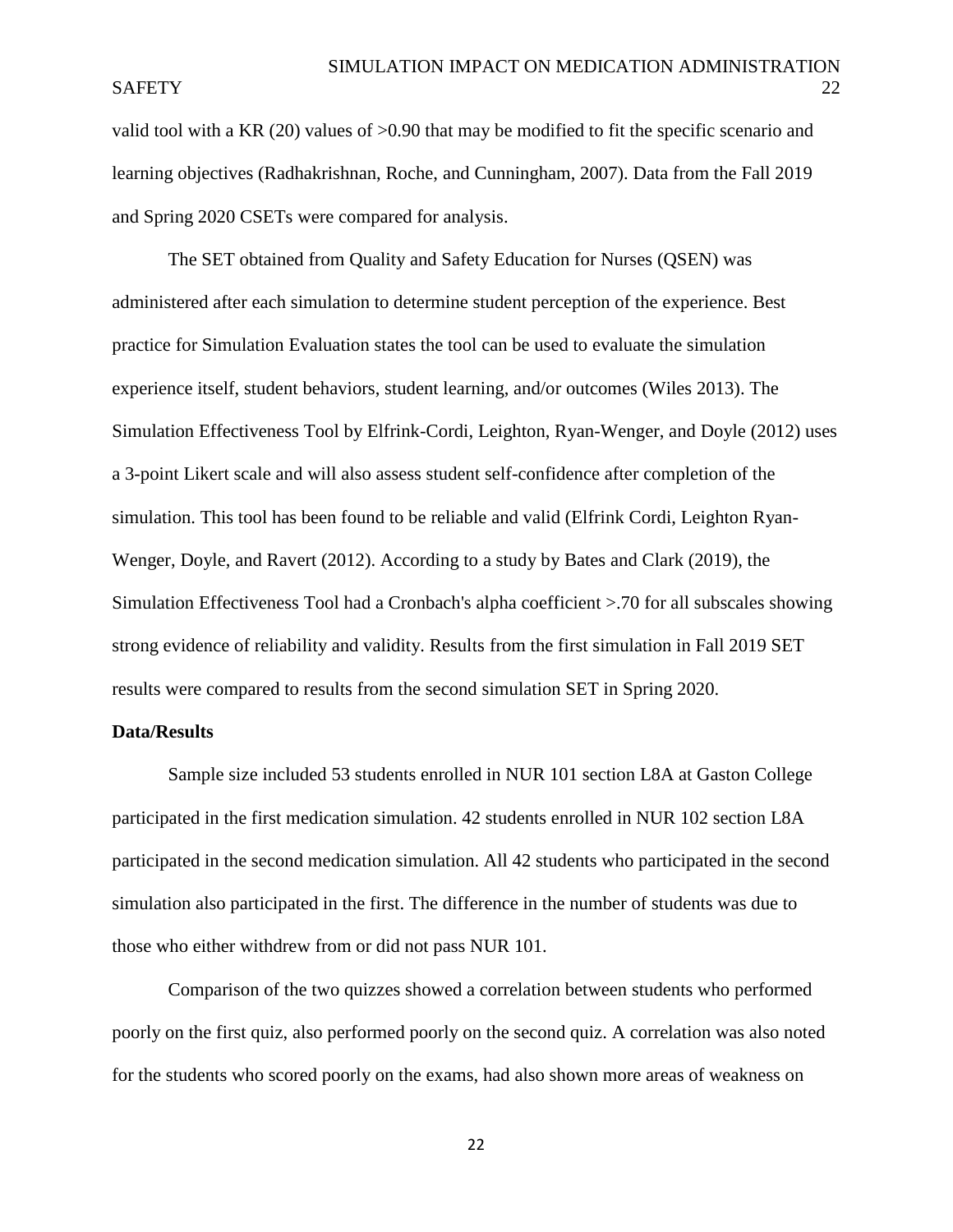their CSET evaluations. The lowest scoring student for the first quiz did not pass NUR 101 and did not take the second medication simulation quiz.

The CSET tool was used for each student during the simulations to reveal strengths, weaknesses and an explanation for failing by the evaluator if the student was found to be in need of remediation. The results from the CSET tool were placed into an excel spreadsheet for analysis and comparison.

A total of 53 students participated in the first medication administration simulation. During the first simulation, mistakes were measured in the following categories: failure to show competency in:

- Identification of the patient
- Identification of patient allergies
- Administration technique including by mouth (PO), intramuscular (IM), subcutaneous (SC), eye drops, and sublingual medications.
- Dosage calculation
- Medication knowledge including use, side effects, nursing considerations and contraindications.

The mistakes were further divided into life threatening and potentially life threatening. During the first simulation life threatening mistakes included failure to identify the patient, failure to identify the allergies, and failure to calculate the correct dosage. This accounted for 5 occurrences and 9.4% of students participating in the simulation. Potentially life-threatening mistakes included failure to show competency in administration technique and failure to show competency in medication knowledge. This accounted for 13 occurrences and 24.5% of students participating in the simulation. The following chart shows the occurrence rate and type of the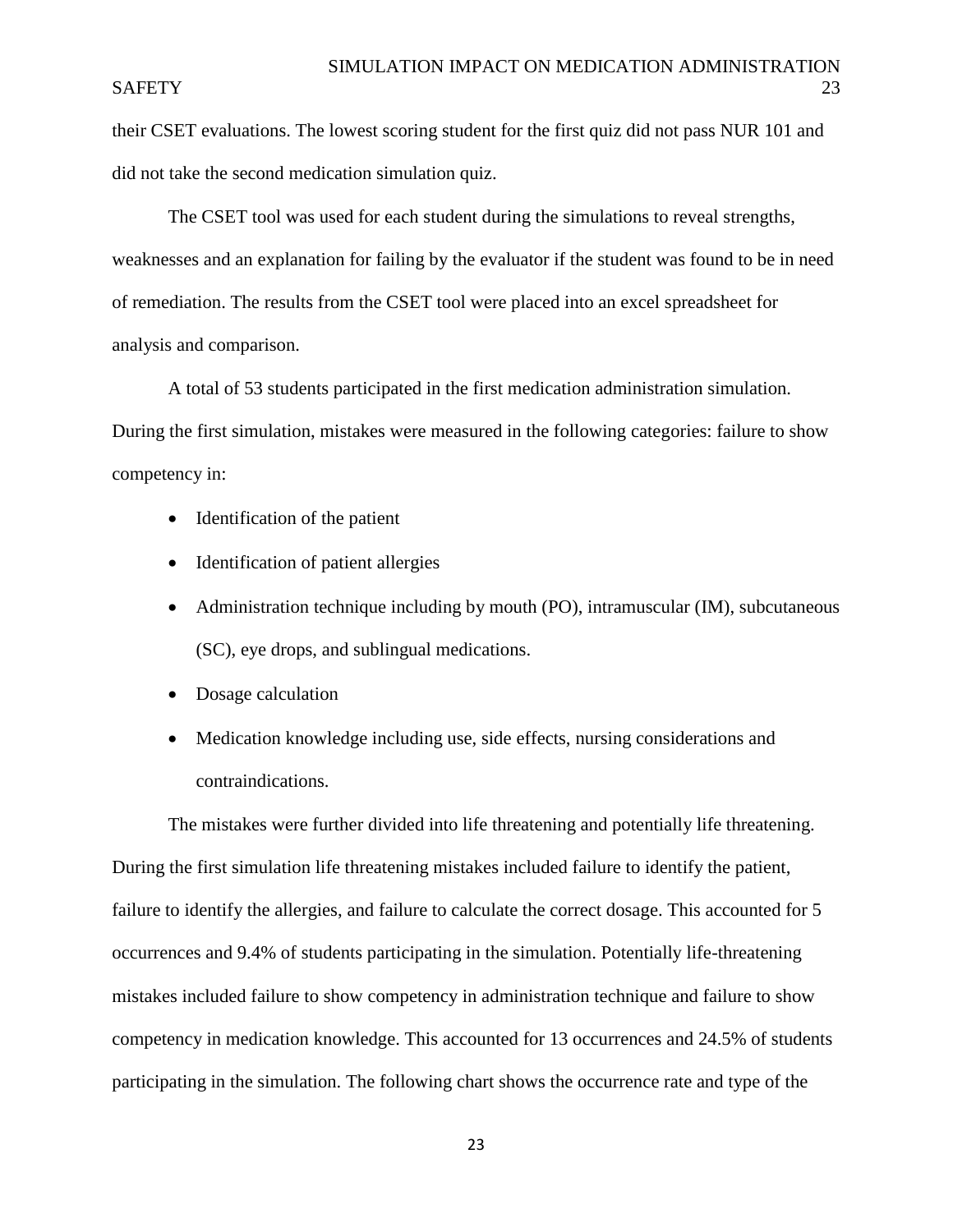competency failure during the first simulation also depicting life threatening errors (LT) and

potentially life-threatening errors (PLT):

Figure 1: Competency Failure Type Simulation 1



A total of 42 students participated in the second medication administration simulation. During the second simulation, mistakes were measured in the same categories, with the addition of failure to identify the patient priority. Failure to identify the patient priority was further divided into the potentially life-threatening category. There were zero occurrences in both the failure to identify the patient and failure to identify the patient's allergies, both identified as life threatening. This was a substantial improvement from the 4 occurrences during the first simulation. However, there were 7 occurrences in the failure to calculate correct dosages as compared to 1 occurrence during the first simulation. When this data was compared to the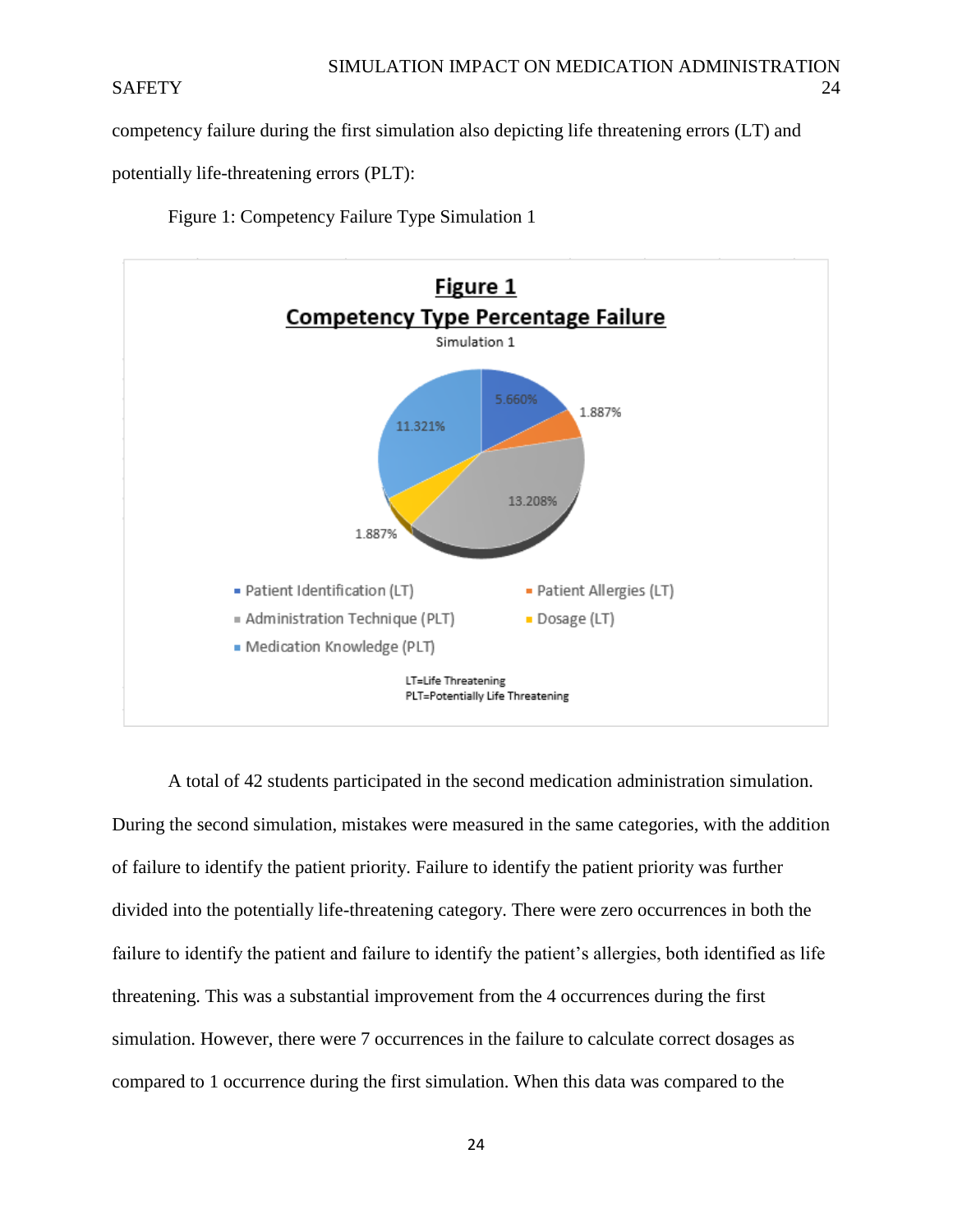detailed data in the CSET tools, the students who failed to correctly calculate dosage all did so while calculating reconstitutions from a vial that were to either be added to an intravenous (IV) bag or given IM. Failure to demonstrate competency in administration technique also increased from 7 occurrences to 8 occurrences.

Further analysis of the CSET tool revealed these students were all interrupted during the administration process of giving the medications. Failure to demonstrate competency in medication knowledge remained the same with 6 occurrences during each simulation, however, it is important to note there were more medications during the second simulation. There was only one occurrence of failure to identify the priority patient. The following charts show the occurrence rate and type of the competency failure during the second simulation also depicting life threatening errors (LT) and potentially life-threatening errors (PLT) as well as a comparison of the two simulations: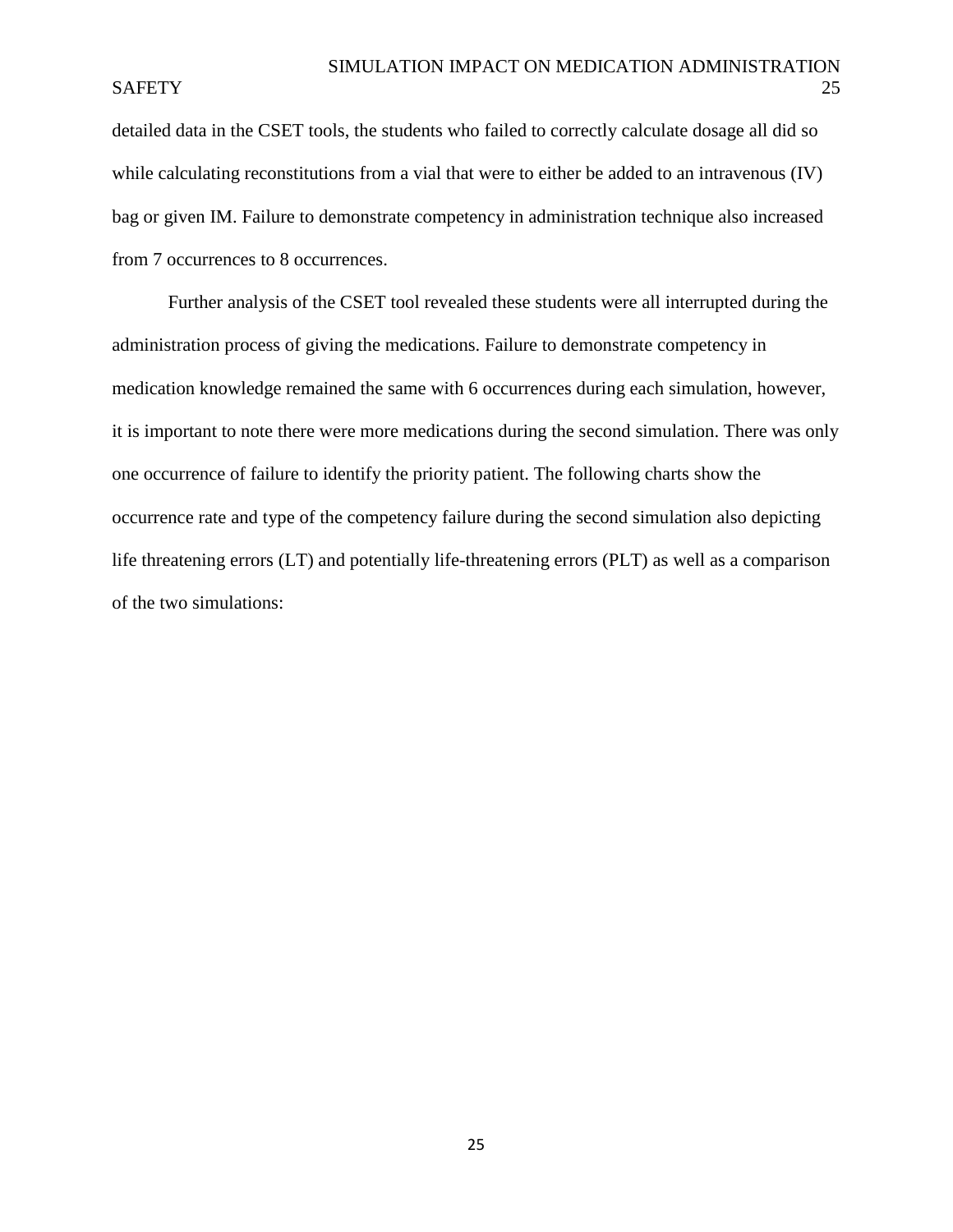

Figure 2: Competency Failure Type Simulation 2

Figure 3: Medication Administration Comparison

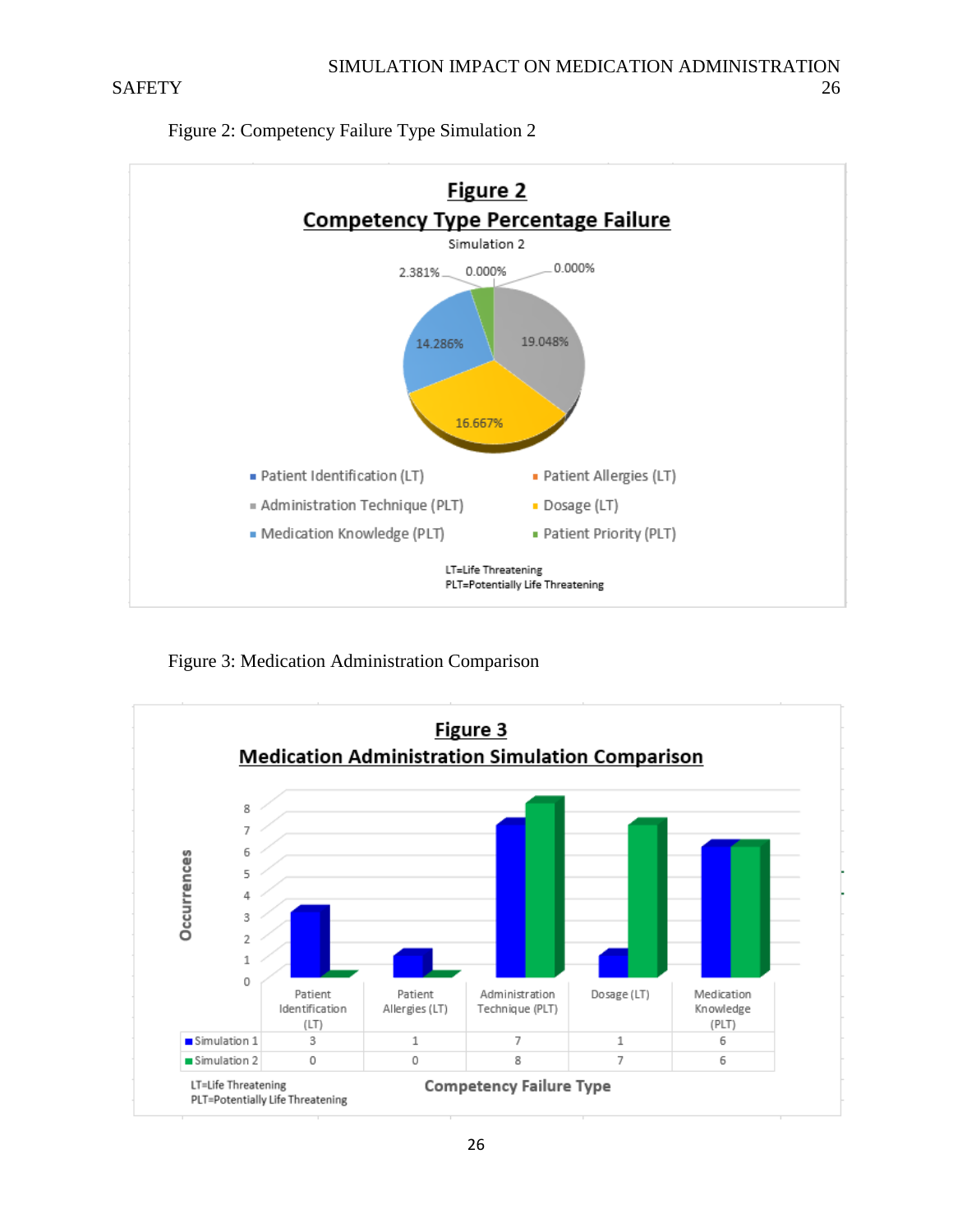A modified Simulation Effectiveness Tool was utilized to gather students' perceptions of the simulation. The survey data were collected and entered into an excel spreadsheet for further analysis.

During the first simulation 34 students participated in the survey. The following are a selection of responses:

- 97% of students who took the survey either strongly agreed with the statement (85%) or somewhat agreed (12%) with the statement "I developed a better understanding of medications." One student did not answer this question.
- 100% of students who took the survey either strongly agreed (97%) or somewhat agreed (3%) with the statement, "I am more confident in my nursing assessment skills."
- 100% of students who took the survey either strongly agreed (94%) or somewhat agreed (6%) with the statement, "I am more confident in providing interventions that foster patient safety."
- 100% of students who took the survey strongly agreed with the statement, "Debriefing was valuable in helping me improve my clinical judgment."

The following chart shows student responses for the first simulation on the Simulation Effectiveness Tool (SET):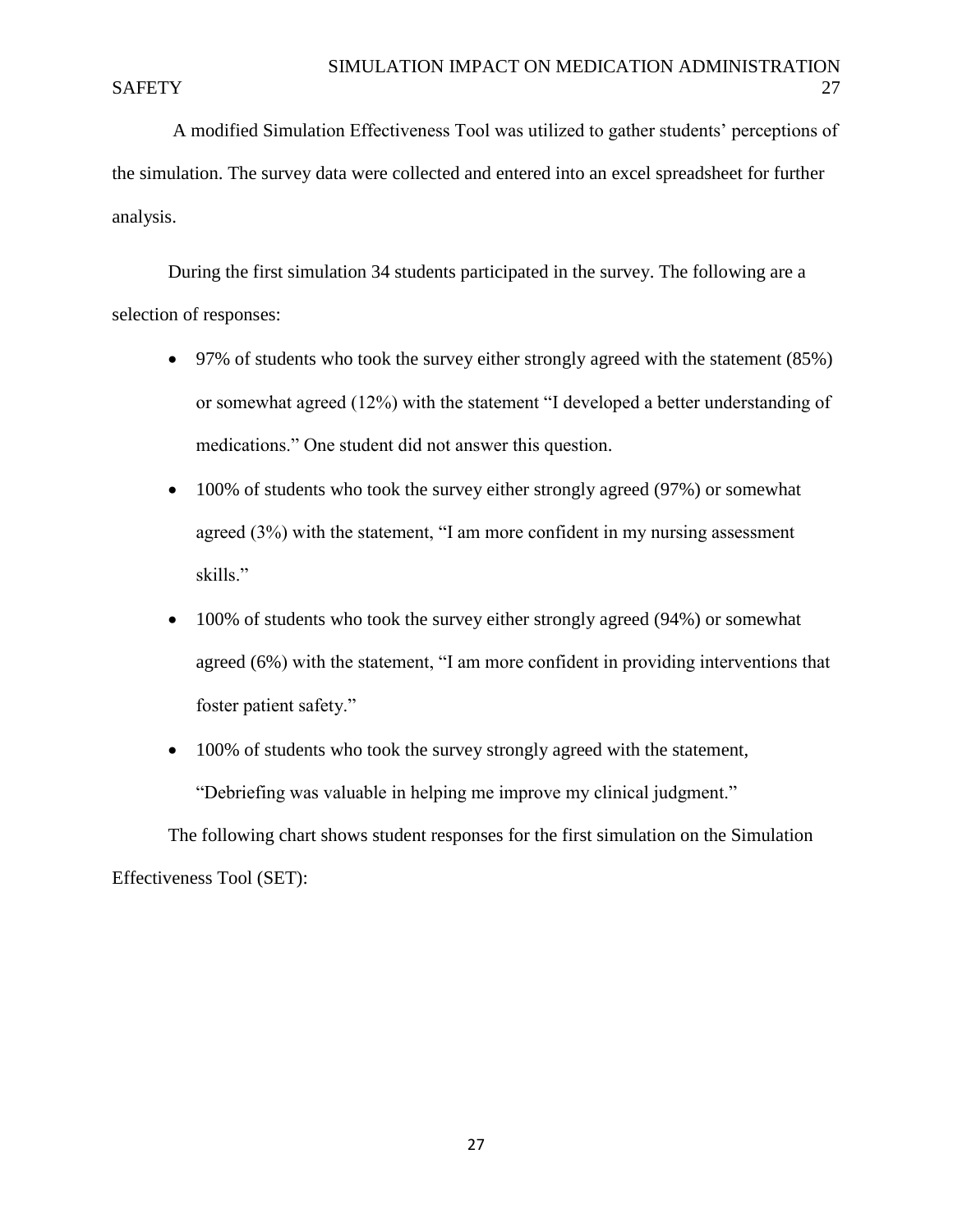



Some of the essay responses from students included:

- "It was very nerve racking but once I took a deep breath I felt better, overall great experience."
- "Loved it, made me more confident."
- "It was amazing, I felt very prepared."
- "Really enjoyed it, the pre-sim also helped."
- "Practicing giving medications the way [the instructor] set it up really helped me understand medication administration and how to safely give them."
- "It helped me become more prepared to give medications next semester."
- "Very good, real life pulling medications and bringing them into the room."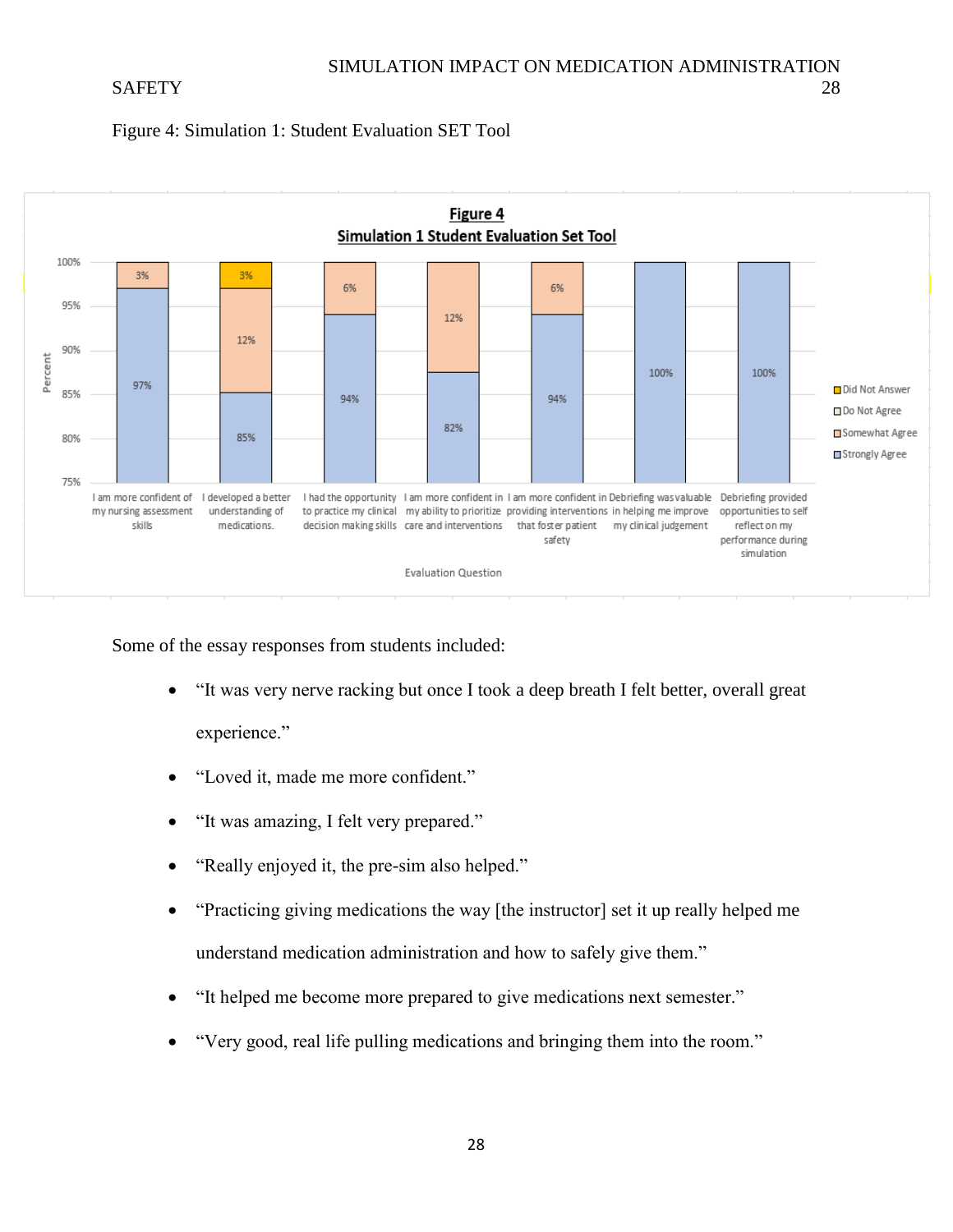- "Really helps me, helps me with clinical as well as understanding medicine practices."
- "I felt like I had the preparation I needed."
- "I really enjoyed it and I am thankful for this experience."

During the second simulation 31 students participated in the survey. The survey data were collected and entered into an excel spreadsheet for further analysis. The following are a selection of responses:

- 100% of students who took the survey either strongly agreed (87%) or somewhat agreed (13%) with the statement, "I developed a better understanding of medications."
- 100% of students who took the survey either strongly agreed (81%) or somewhat agreed (19%) with the statement, "I am more confident in my nursing assessment skills."
- 100% of students who took the survey either strongly agreed (97%) or somewhat agreed (3%) with the statement, "I am more confident in providing interventions that foster patient safety."
- 100% of students who took the survey either strongly agreed (94%) or somewhat agreed (6%) with the statement, "Debriefing was valuable in helping me improve my clinical judgment."

The following chart shows student responses from the second simulation on the SET: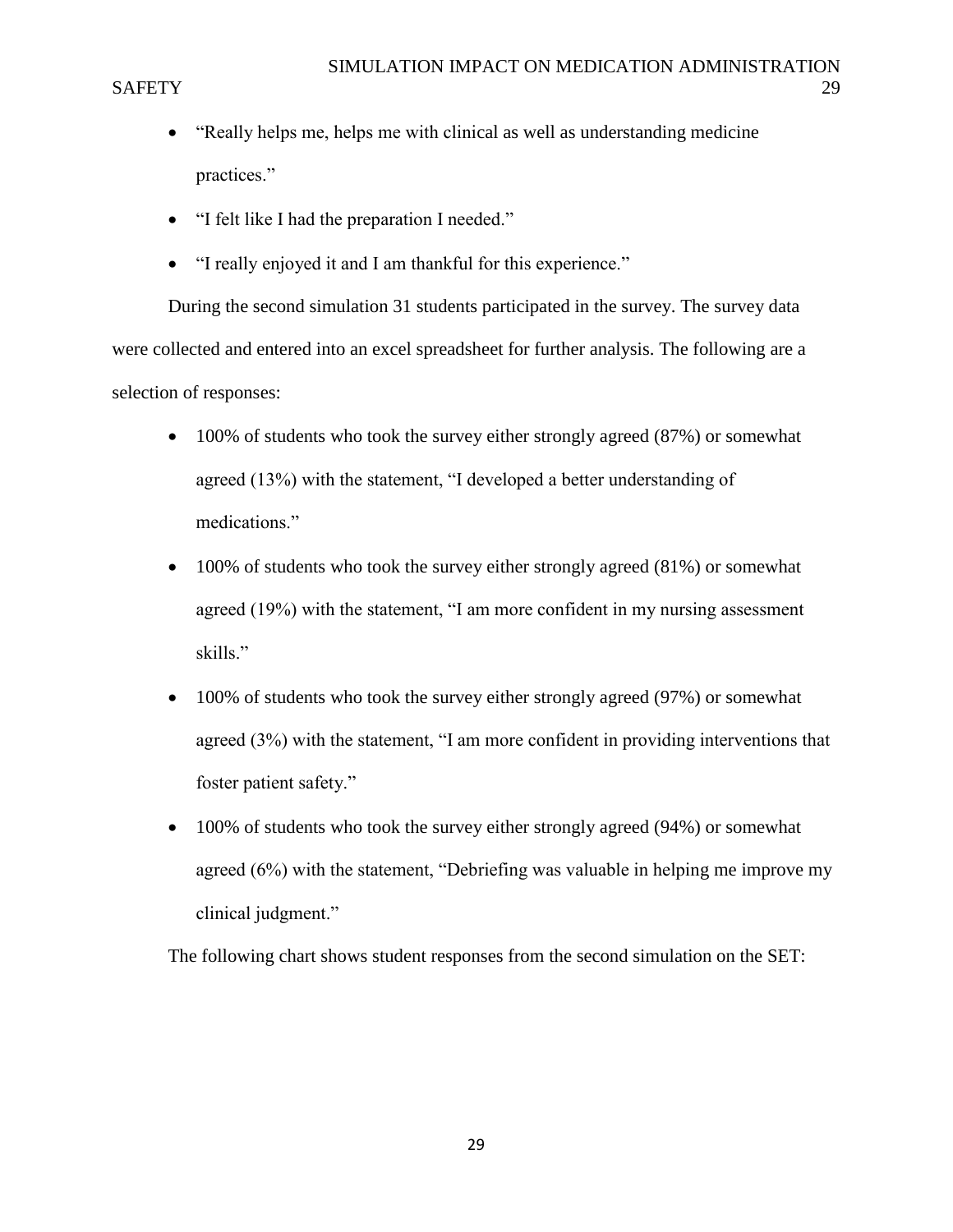



Some of the essay responses included:

- "Great Simulation- Gave me the opportunity to experience real world scenarios."
- "This simulation was very beneficial; it was more challenging than last semester and the distraction during helped make it more realistic."
- "It was a good experience and helped me become more confident with administering medications."
- "Being able to prioritize which patient I saw first helped a lot, as well as all of the feedback I got. Getting questioned about the medication made me critically think more and I was more engaged because of it."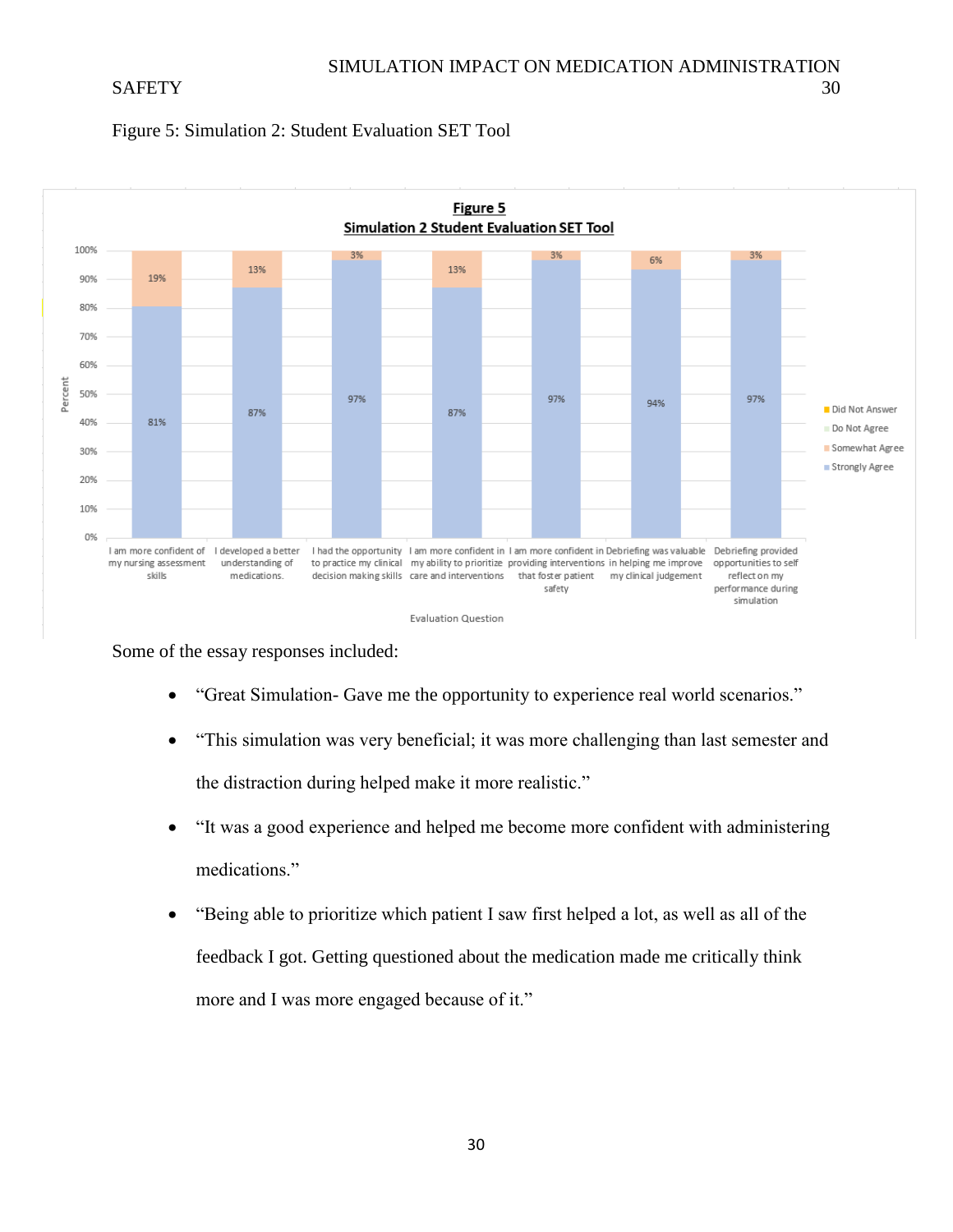- "This medication simulation was more challenging than the previous. The distraction resembled real life situations. It was great practice and I wish we had more opportunities like this."
- "I noticed an improvement in my nursing skills this time around. The evaluator was also very helpful, and she encouraged me to use better critical thinking skills when administering medications. Thank you for this learning opportunity."
- This simulation seemed more difficult but was needed to help my weaknesses."
- "Helped me become more confident on knowing the medications and how to administer correctly."
- "This made me feel much more confident."

### **Discussion**

Data from the pre-simulation quiz, CSET tool, and student evaluation were collected to identify weaknesses that could be highlighted in a future medication simulation. Errors in identifying the patient and allergies were reduced to zero occurrences in the second simulation indicating student competency in those areas of medication administration. However, there was a significant increase in dosage calculation errors in the second simulation. Review of the CSET evaluation revealed that students showed weakness in calculating reconstitutions for either IM injection or IV piggyback. The students were not required to complete a reconstitution during the first simulation. There was also in increase in administration technique errors during the second simulation. All CSET tools indicated the students who made errors in administration were all interrupted during the administration process. There were no distractions during the first simulation. There was an even distribution of errors occurring within medication knowledge between the two simulations. However, it is important to note there were significantly more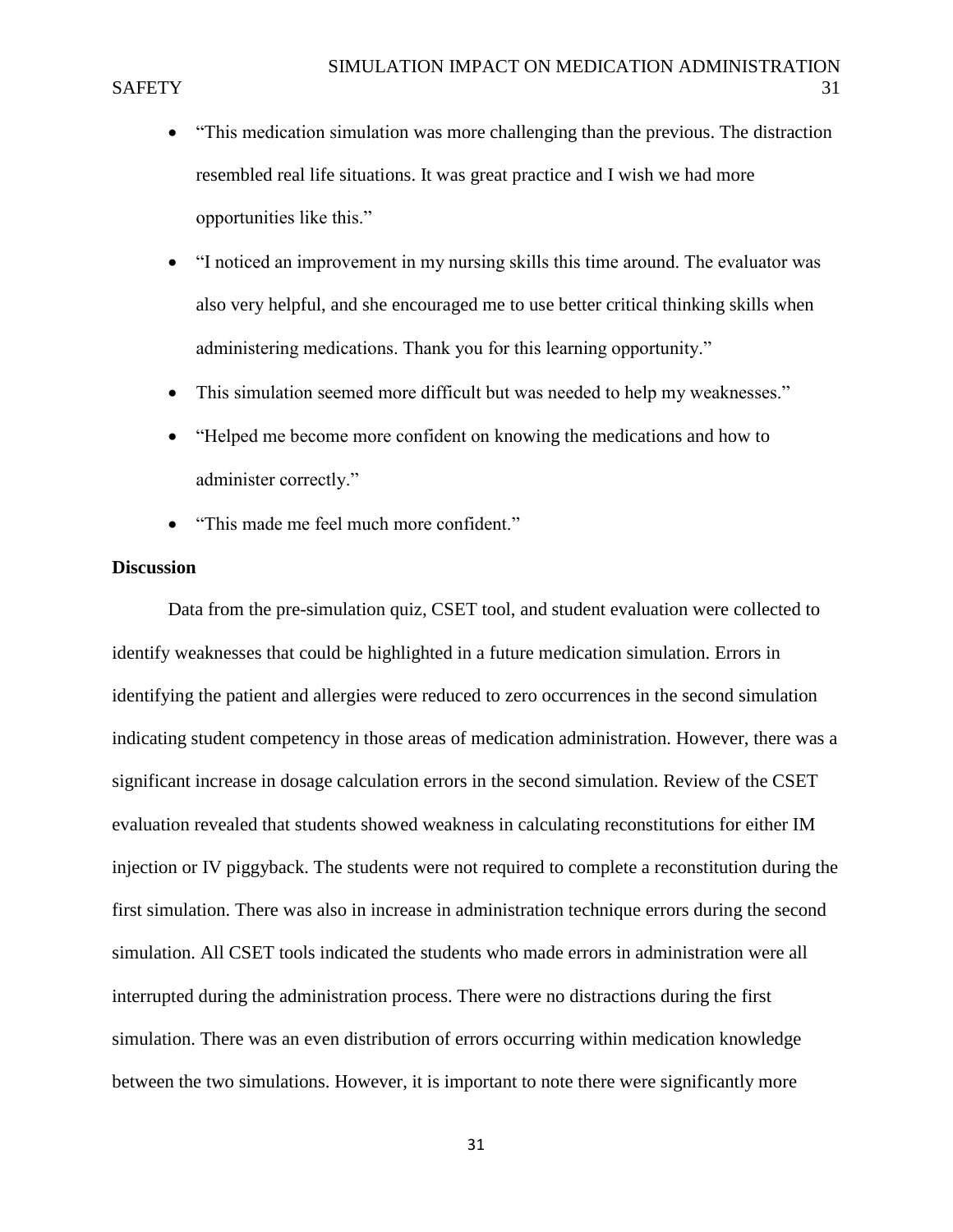medications during the second simulation therefore this was seen as an improvement. Review of the SET tools indicated the students found the second simulation with inclusion of distractions to be more challenging, but realistic. Several students indicated the desire for more practice in simulation with medications.

Review of the data indicated a need for a third and final medication simulation prior to graduation. Faculty used data to determine student's weaknesses and areas for remediation such as reconstitutions and continued use of distractions for use in the third and final simulation. A study by Hayes, Jackson, Davidson, Daly, & Power (2017) found that "Interrupting medication administration in realistic and safe settings facilitates awareness, allows for students to begin to develop management strategies in relation to interruption and increases their confidence." (p.4846). Leadership at the college agreed the simulation was beneficial and supported the third simulation implementation in NUR 103.

### **Conclusions**

This project found that allowing undergraduate nursing students practice with preparing and administering medications in a high-fidelity simulation experience with faculty feedback in real time increased their knowledge and confidence when preparing and administering medications. The increase in rigor among the two simulations allowed faculty implementing the simulation to focus on areas of weakness and remediation needs of the students. Future indications included adding a third medication administration simulation and continued implementation of all three simulations in future cohorts.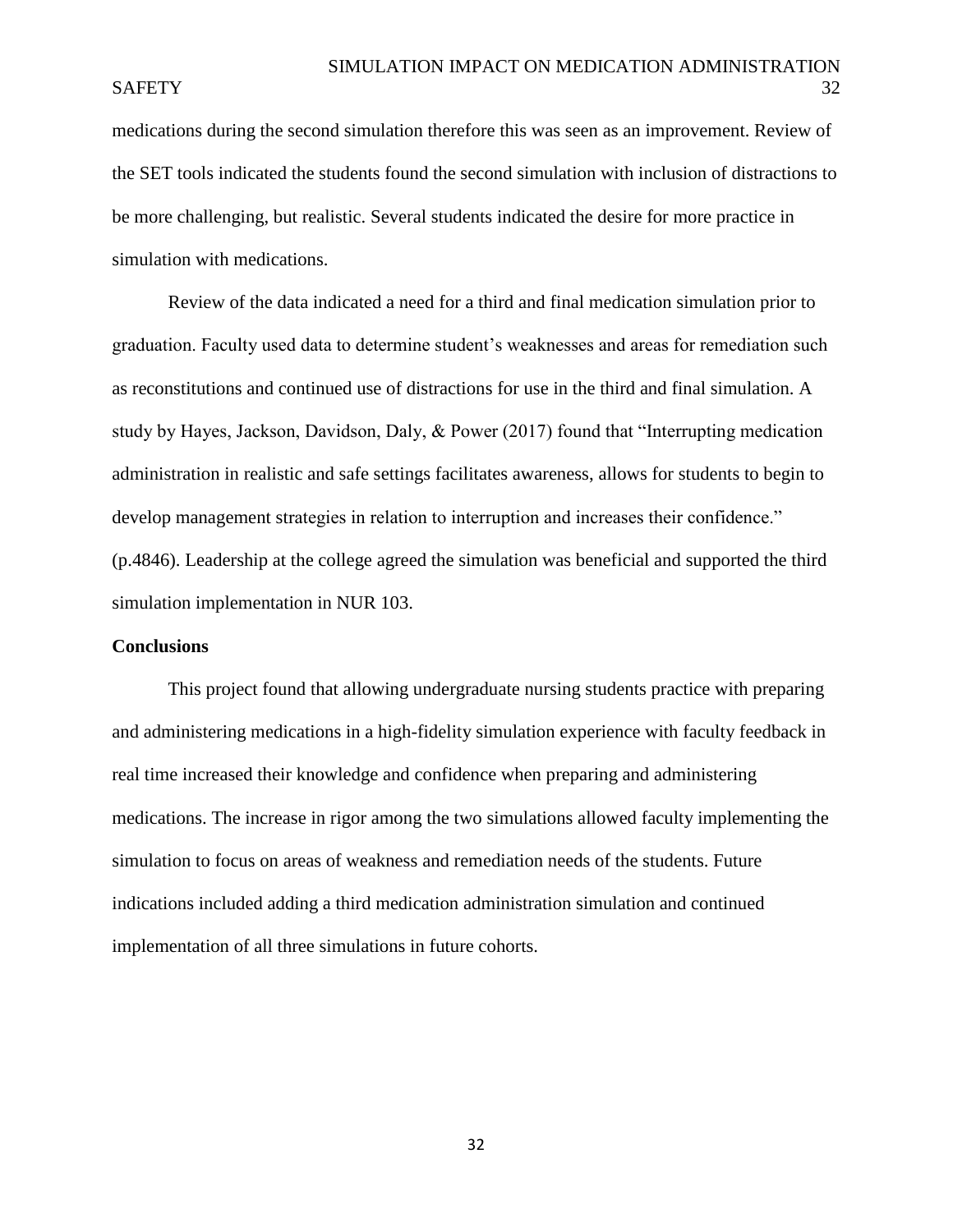#### **References**

- Bates, T. A., & Clark, P. C. (2019). Reliability and validity of the simulation learning effectiveness inventory. *Journal of Professional Nursing*, doi:10.1016/j.profnurs.2019.04.007
- Elfrink Cordi, V. L., Leighton, K., Ryan-Wenger, N., Doyle, T. J., & Ravert, P. (2012). History and development of the simulation effectiveness tool (SET). *Clinical Simulation in Nursing, 8*(6), e199-e210. doi:10.1016/j.ecns.2011.12.001
- Hayes, C., Jackson, D., Davidson, P. M., Daly, J., & Power, T. (2017). Calm to chaos: Engaging undergraduate nursing students with the complex nature of interruptions during medication administration. Journal of Clinical Nursing, 26(23-24), 4839 4847. doi:10.1111/jocn.13866
- McDonald, M. (2007). The nurse educator's guide to assessing learning outcomes. Sudbury, MA: Jones and Bartlett.
- Radhakrishnan, K., Roche, J. P., & Cunningham, H. (2007). Measuring clinical practice parameters with human patient simulation: A pilot study. International Journal of Nursing Education Scholarship, 4(1). Article 8.
- Scott, L. (2016). Medication errors. Nursing Standard (2014+), 30(35),

61.doi:http://dx.doi.org.ezproxy.gardner-webb.edu/10.7748/ns.30.35.61.s49

The INACSL Standards of Best Practice (2019). In *The International Nursing Association for Clinical Simulation and Learning*. Retrieved from https://www.inacsl.org/inacsl-standards-of-best-practice simulation/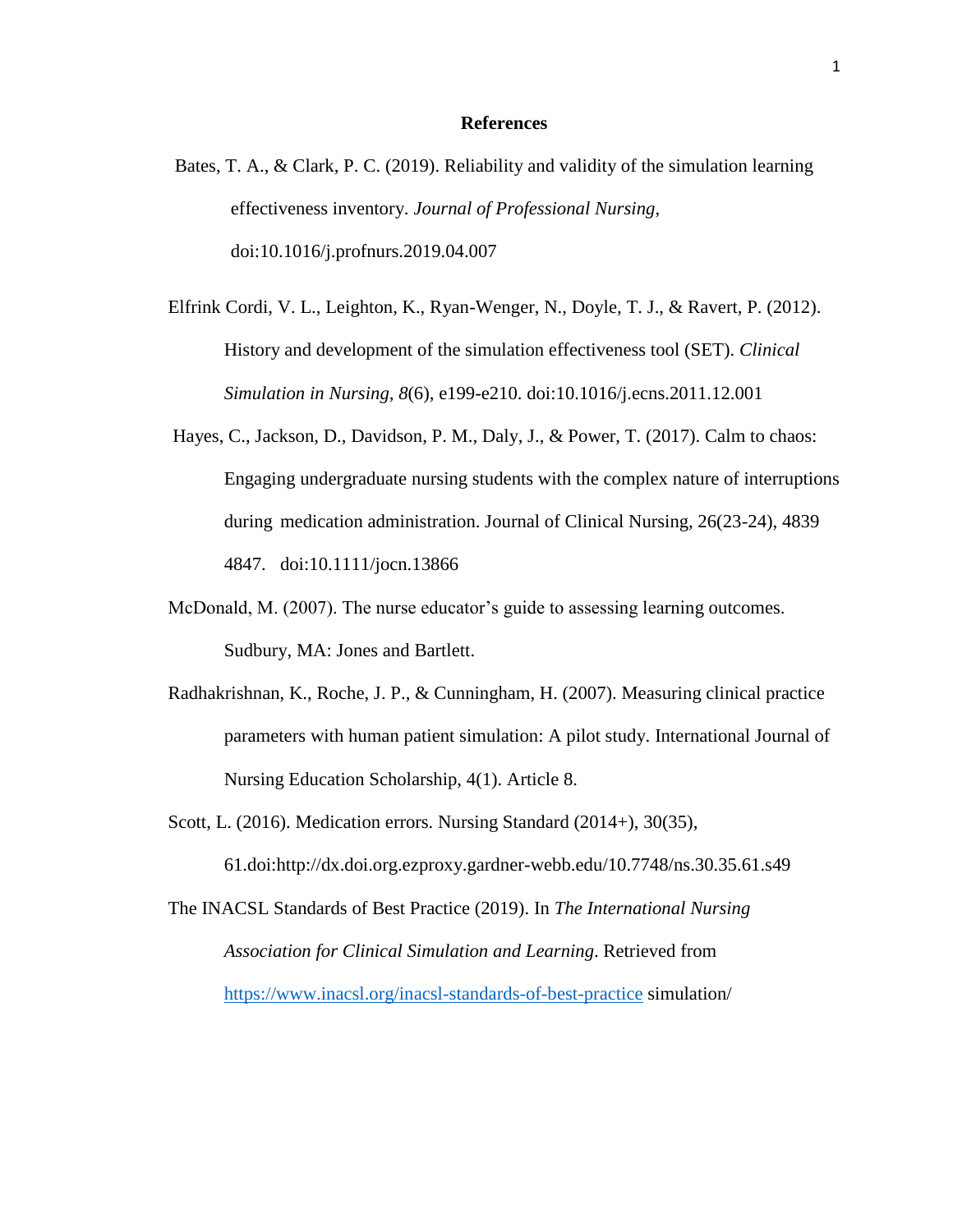- Treiber, L. A., & Jones, J. H. (2018). After the medication error: Recent nursing graduates' reflections on adequacy of education. The Journal of Nursing Education, 57(5), 275 280.doi:10.3928/01484834-20180420-04
- Ortiz, J. (2016). New graduate nurses' experiences about lack of professional confidence. *Nurse Education in Practice, 19*, 19-24. doi:10.1016/j.nepr.2016.04.001
- Wiles, B. (2013). Simulation Evaluation. In *Quality and Safety Education for Nurses*. Retrieved from http://qsen.org/teaching-strategies/simulation/simulation evaluation/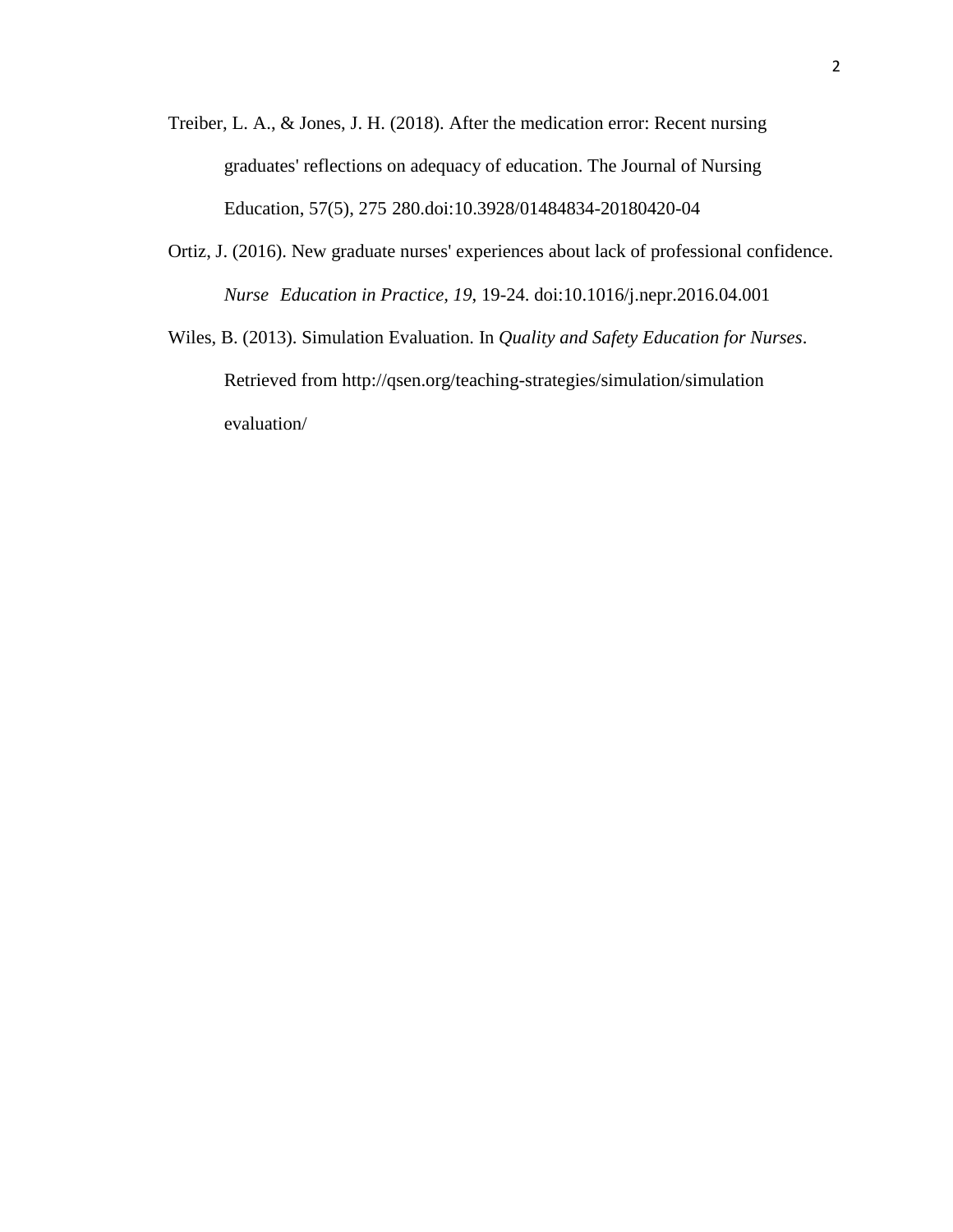# **Appendix A- Clinical Simulation Evaluation Tool (CSET) Permission to Use**

| Student:                                                                                                                                                                                                           | Date:                  | Evaluator/Faculty:                                                                                                    |
|--------------------------------------------------------------------------------------------------------------------------------------------------------------------------------------------------------------------|------------------------|-----------------------------------------------------------------------------------------------------------------------|
| <b>Objectives</b>                                                                                                                                                                                                  | <b>Checklist/Notes</b> | <b>Observed Patient A- Please write down patient</b><br>initials here:                                                |
| *Hand Hygiene: Performs proper hand hygiene before<br>caring for each patient and as needed                                                                                                                        |                        | Hand wash*                                                                                                            |
| *Introduces Self: States name and role to patient, family<br>member and/or helath care provider.                                                                                                                   |                        | Introduces Self*<br>Identifies Role *                                                                                 |
| *Verifies Patient Identification: Ask patient to state their<br>name, DOB and verify on ID Band. OR verify patient name<br>and Medical Record Number on ID band. Must look at ID<br>band to receive points         |                        | Verify Patient Full Name*<br>Verify Patient DOB* OR<br>$\perp$ Verify MR# *                                           |
| *Verifies Allergy: Asks the patient about allergies AND<br>verifies correct allergy band. ** Does not give medications<br>that patient is allergic to.                                                             |                        | Ask about allergies*<br>Verify allergy band*                                                                          |
| Communication: Explains to patient/and or family<br>member what they are doing and/or why.                                                                                                                         |                        | <b>Explain Assessment</b><br><b>Explain Medications</b>                                                               |
| Error: Identifies medical error/s and states correction for<br>error.                                                                                                                                              |                        | Differs per patient                                                                                                   |
| <b>Identifies the Priority Patient</b>                                                                                                                                                                             |                        | Priority Patient to medication first if more than<br>1 patient. If no more than 1 patient write N/A.                  |
| Assessment: Assesses patient and asks questions relevant<br>to the medication's being administered. Is able to correctly<br>identify what the medication is for and any side effects and<br>nursing interventions. |                        | _Differs per patient                                                                                                  |
| Focus Assessment: Assesses systems appropriately based<br>on patient presentation, signs and symptoms.                                                                                                             |                        | _Differs per patient                                                                                                  |
| <b>Correctly Administers Medications:</b> Able to demonstrate<br>how to calculate and administer medications.                                                                                                      |                        | Allergies to medications<br>6 Rights<br>Proper administration (SC, IM, IV, PO, SL,<br>Topical, Eye drops, ear drops). |
| Thinking Process: Discusses out loud during/after<br>scenario possible problems, pathophysiology, and/or<br>rationale for assessment and interventions. Able to answer<br>evaluator's questions.                   |                        | Able to appropriately answer faculty<br>questions regarding medication.                                               |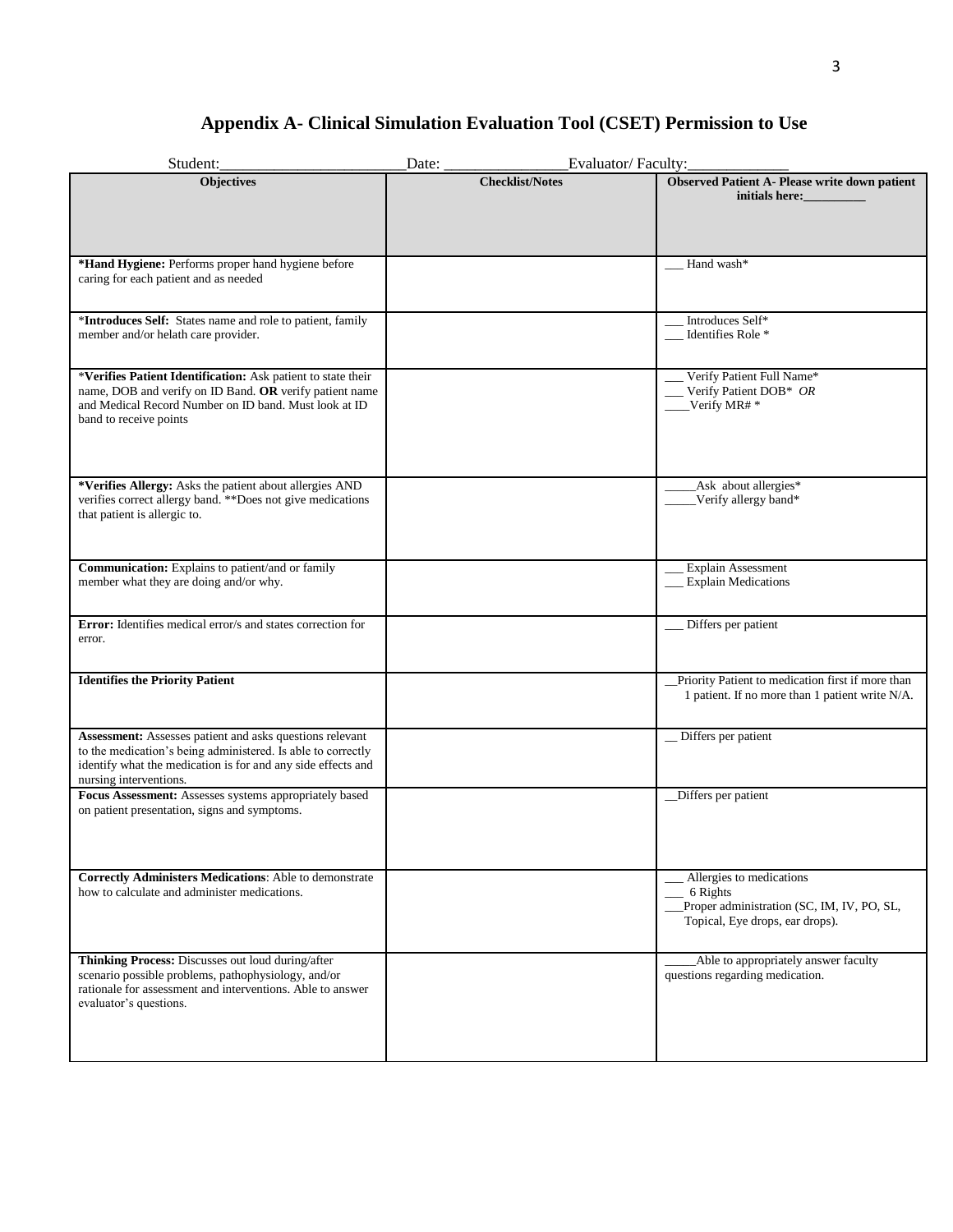\_\_\_Strengths \_\_\_Areas of Improvement

# **About Us**

Welcome to the Measurement Instrument Database for the Social Sciences (MIDSS). The site is designed to be a repository for instruments that are used to collect data from across the social sciences. Please use the site to discover instruments you can use in you own research.

We now have more than 500 instruments concerned with a wide range of topics (e.g. autism, health, pain). You can use the search function above to search the database using pre-identified key words, or generate your own terms to search the instrument titles.

We are currently in a growth phase and don't have staff dedicated to actively trawl the internet and scientific literature to find instruments for MIDSS. Rather, we rely on you to submit instruments that you have developed using a Wiki-type model.

Please consider submitting any instruments that you have developed. It is relatively painless and will only take a few minutes. There is no requirement to register or create a password. By adding your instruments to this database you are making them available for colleagues to use, thus sharing knowledge. If your instrument is available for others to use, you are likely to benefit from this in the form of citations to your instrument and to your own published worked relating to it.

More information

The INACSL Standards of Best Practice (2019). In *The International Nursing Association for Clinical Simulation and* 

*Learning*. Retrieved from https://www.inacsl.org/inacsl-standards-of-best-practice simulation/